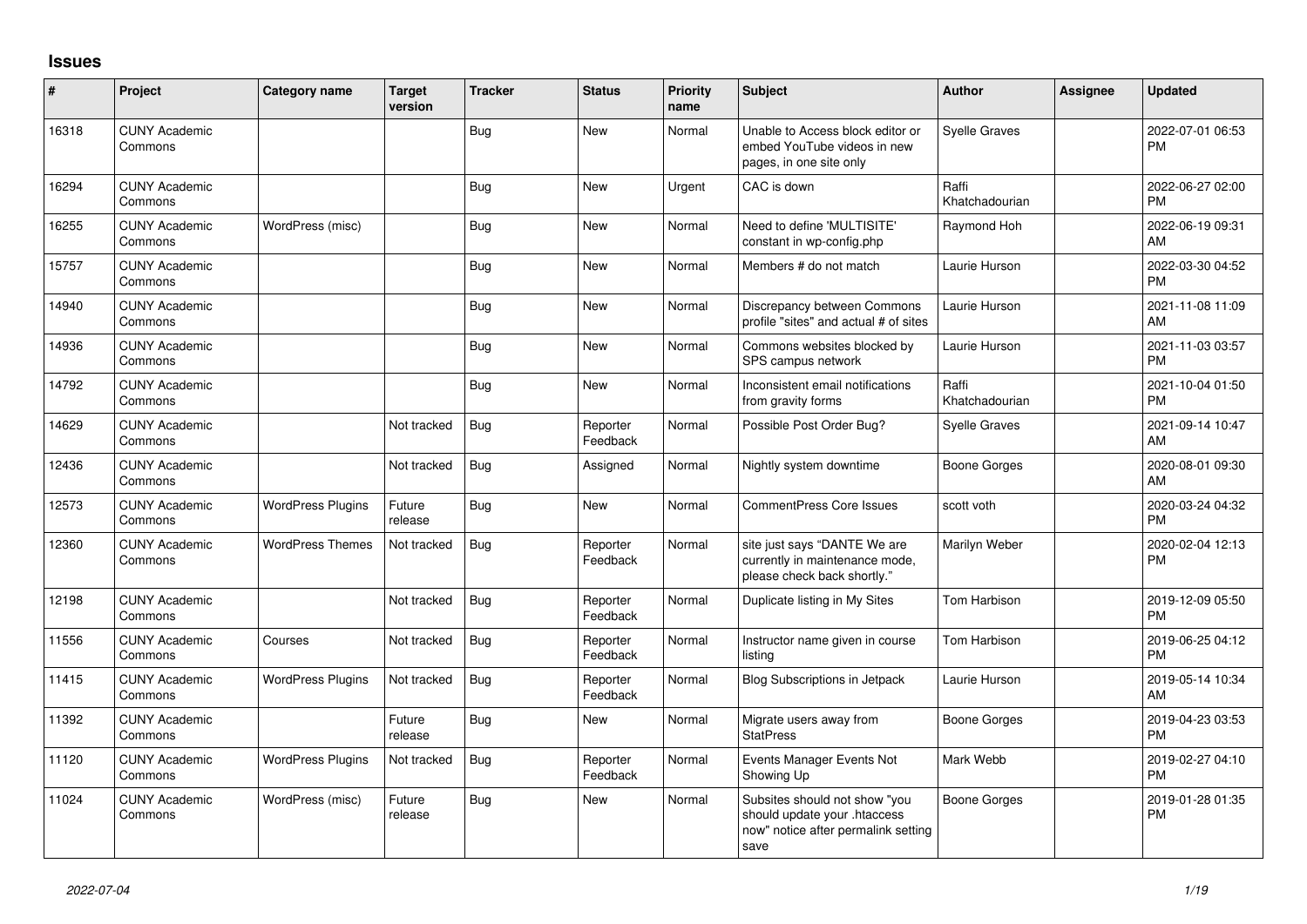| #     | Project                         | <b>Category name</b>       | <b>Target</b><br>version | <b>Tracker</b> | <b>Status</b>        | <b>Priority</b><br>name | <b>Subject</b>                                                        | <b>Author</b>           | <b>Assignee</b> | <b>Updated</b>                |
|-------|---------------------------------|----------------------------|--------------------------|----------------|----------------------|-------------------------|-----------------------------------------------------------------------|-------------------------|-----------------|-------------------------------|
| 10769 | <b>CUNY Academic</b><br>Commons | <b>WordPress Themes</b>    | Not tracked              | Bug            | Reporter<br>Feedback | Normal                  | 2011 Theme Sidebar                                                    | Mark Webb               |                 | 2018-12-04 04:09<br><b>PM</b> |
| 6356  | <b>CUNY Academic</b><br>Commons | <b>WordPress Plugins</b>   | Future<br>release        | Bug            | Reporter<br>Feedback | Low                     | Should Subscribe2 be<br>deprecated?                                   | Luke Waltzer            |                 | 2017-03-20 12:20<br><b>PM</b> |
| 6755  | <b>CUNY Academic</b><br>Commons | WordPress (misc)           | Future<br>release        | <b>Bug</b>     | <b>New</b>           | Normal                  | Cannot Deactivate Plugin                                              | Laura Kane              |                 | 2016-11-16 01:12<br><b>PM</b> |
| 5488  | <b>CUNY Academic</b><br>Commons | Social Paper               | Future<br>release        | Bug            | <b>New</b>           | Normal                  | Add a "last edited by" field to<br>Social Paper group directories     | Boone Gorges            |                 | 2016-04-21 10:05<br><b>PM</b> |
| 2576  | <b>NYCDH Community</b><br>Site  |                            |                          | Bug            | Hold                 | Low                     | Test Next Button in Javascript<br><b>Tutorial Under Activities</b>    | <b>Mark Newton</b>      | Alex Gil        | 2013-05-18 02:55<br><b>PM</b> |
| 16199 | <b>CUNY Academic</b><br>Commons | <b>Directories</b>         | 2.0.3                    | <b>Bug</b>     | <b>New</b>           | Normal                  | Removed "Semester" Filter from<br><b>Courses Directory</b>            | Laurie Hurson           | Boone<br>Gorges | 2022-06-29 11:32<br>AM        |
| 16307 | <b>CUNY Academic</b><br>Commons |                            |                          | <b>Bug</b>     | <b>New</b>           | Normal                  | Add brief messaging to<br>accept/decline group membership<br>requests | <b>Matt Gold</b>        | Boone<br>Gorges | 2022-06-27 06:13<br>PM        |
| 15242 | <b>CUNY Academic</b><br>Commons | Performance                | Not tracked              | Bug            | Reporter<br>Feedback | Normal                  | Slugist site                                                          | Raffi<br>Khatchadourian | Boone<br>Gorges | 2022-02-07 11:14<br>AM        |
| 14908 | <b>CUNY Academic</b><br>Commons | Performance                |                          | <b>Bug</b>     | <b>New</b>           | Normal                  | Stale object cache on cdev                                            | Raymond Hoh             | Boone<br>Gorges | 2021-12-07 09:45<br>AM        |
| 14987 | <b>CUNY Academic</b><br>Commons | <b>WordPress Plugins</b>   | Future<br>release        | <b>Bug</b>     | <b>New</b>           | Normal                  | Elementor update causes<br>database freeze-up                         | <b>Boone Gorges</b>     | Boone<br>Gorges | 2021-11-29 12:02<br><b>PM</b> |
| 13949 | <b>CUNY Academic</b><br>Commons |                            | Not tracked              | Bug            | New                  | Normal                  | Continued debugging of runaway<br>MySQL connections                   | <b>Matt Gold</b>        | Boone<br>Gorges | 2021-09-14 10:42<br>AM        |
| 14483 | <b>CUNY Academic</b><br>Commons | WordPress - Media          | Not tracked              | Bug            | Reporter<br>Feedback | Normal                  | Wordpress PDF Embed Stopped<br>Working after JITP Media Clone         | <b>Patrick DeDauw</b>   | Boone<br>Gorges | 2021-05-20 01:51<br><b>PM</b> |
| 14113 | <b>CUNY Academic</b><br>Commons | WordPress (misc)           | Future<br>release        | <b>Bug</b>     | Hold                 | Normal                  | Block Editor Not Working on this<br>page - Json error                 | scott voth              | Boone<br>Gorges | 2021-03-05 11:01<br>AM        |
| 12438 | <b>CUNY Academic</b><br>Commons | Courses                    | Not tracked              | <b>Bug</b>     | New                  | Normal                  | Site appearing twice                                                  | Laurie Hurson           | Boone<br>Gorges | 2020-02-18 01:34<br><b>PM</b> |
| 10678 | <b>CUNY Academic</b><br>Commons |                            | Not tracked              | <b>Bug</b>     | Reporter<br>Feedback | High                    | Newsletter Plugin Not Sending<br>Out Newsletters                      | Mark Webb               | Boone<br>Gorges | 2019-09-16 09:38<br><b>PM</b> |
| 10794 | <b>CUNY Academic</b><br>Commons | Performance                | Not tracked              | Bug            | <b>New</b>           | Normal                  | Memcached connection<br>occasionally breaks                           | Boone Gorges            | Boone<br>Gorges | 2018-12-06 03:30<br><b>PM</b> |
| 9926  | <b>CUNY Academic</b><br>Commons | <b>WordPress Plugins</b>   | Future<br>release        | <b>Bug</b>     | <b>New</b>           | Normal                  | twitter-mentions-as-comments<br>cron jobs can run long                | Boone Gorges            | Boone<br>Gorges | 2018-10-24 12:34<br><b>PM</b> |
| 9289  | <b>CUNY Academic</b><br>Commons | <b>WordPress Plugins</b>   | Future<br>release        | <b>Bug</b>     | Reporter<br>Feedback | Normal                  | Email Users Plugin                                                    | Laurie Hurson           | Boone<br>Gorges | 2018-10-24 12:34<br><b>PM</b> |
| 9979  | <b>CUNY Academic</b><br>Commons | <b>Email Notifications</b> | Not tracked              | Bug            | Reporter<br>Feedback | Normal                  | Reports of slow email activation<br>emails                            | <b>Matt Gold</b>        | Boone<br>Gorges | 2018-08-29 09:40<br><b>PM</b> |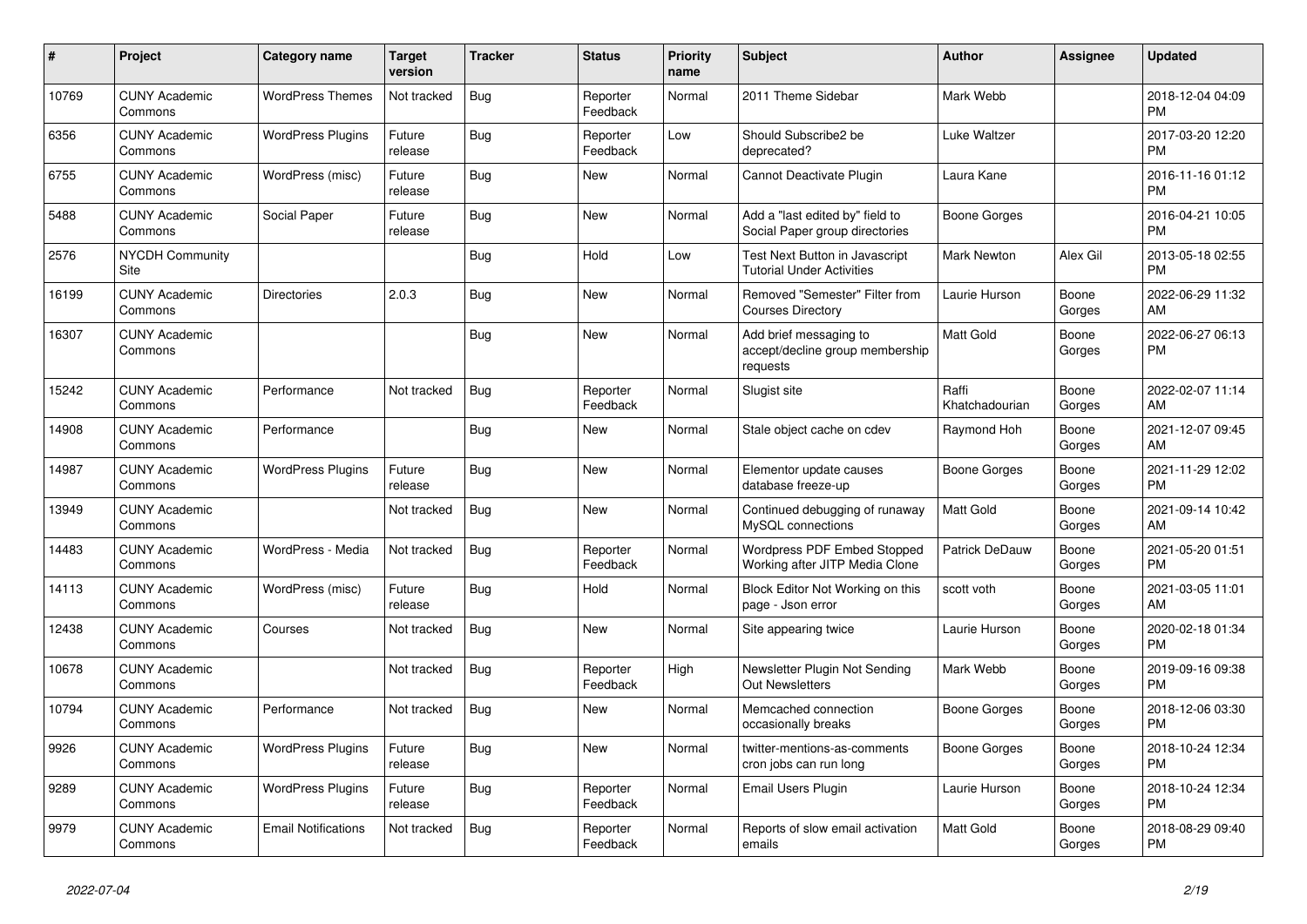| #     | Project                         | Category name            | <b>Target</b><br>version | <b>Tracker</b> | <b>Status</b>        | Priority<br>name | <b>Subject</b>                                                                                  | Author              | <b>Assignee</b>     | <b>Updated</b>                |
|-------|---------------------------------|--------------------------|--------------------------|----------------|----------------------|------------------|-------------------------------------------------------------------------------------------------|---------------------|---------------------|-------------------------------|
| 10040 | <b>CUNY Academic</b><br>Commons | WordPress (misc)         | Not tracked              | Bug            | Reporter<br>Feedback | Normal           | User doesn't see full list of themes                                                            | Matt Gold           | Boone<br>Gorges     | 2018-07-25 10:12<br>AM        |
| 9515  | <b>CUNY Academic</b><br>Commons | <b>WordPress Plugins</b> | Not tracked              | <b>Bug</b>     | Reporter<br>Feedback | Normal           | Text to Speech plugin - "More<br>Slowly" checkbox not working                                   | scott voth          | Boone<br>Gorges     | 2018-06-13 02:26<br><b>PM</b> |
| 7981  | <b>CUNY Academic</b><br>Commons | Social Paper             | Future<br>release        | Bug            | New                  | Normal           | Social Paper comments should<br>not go to spam                                                  | Luke Waltzer        | Boone<br>Gorges     | 2018-04-16 03:52<br><b>PM</b> |
| 7663  | <b>CUNY Academic</b><br>Commons | Social Paper             | Future<br>release        | Bug            | <b>New</b>           | Normal           | Social Paper notifications not<br>formatted correctly on secondary<br>sites                     | Boone Gorges        | Boone<br>Gorges     | 2018-04-16 03:52<br><b>PM</b> |
| 7022  | <b>CUNY Academic</b><br>Commons | Announcements            | Future<br>release        | Bug            | <b>New</b>           | Normal           | Sitewide announcements should<br>be displayed on, and dismissable<br>from, mapped domains       | <b>Boone Gorges</b> | Boone<br>Gorges     | 2018-03-22 10:18<br>AM        |
| 8675  | <b>CUNY Academic</b><br>Commons | <b>User Onboarding</b>   | Future<br>release        | Bug            | Reporter<br>Feedback | Low              | Add new User search screen calls<br>for the input of email address but<br>doesn't work with one | Paul Hebert         | Boone<br>Gorges     | 2017-10-11 11:17<br>AM        |
| 3419  | <b>CUNY Academic</b><br>Commons | Group Invitations        | 1.6.14                   | Bug            | Testing<br>Required  | Normal           | Neatening the display of<br>messages on group requests                                          | <b>Matt Gold</b>    | Boone<br>Gorges     | 2014-09-01 09:29<br><b>PM</b> |
| 2618  | <b>NYCDH Community</b><br>Site  |                          |                          | Bug            | Assigned             | Low              | Mark blogs as spam when created<br>by users marked as spam                                      | Matt Gold           | Boone<br>Gorges     | 2013-06-09 11:38<br><b>PM</b> |
| 5827  | <b>CUNY Academic</b><br>Commons | <b>Public Portfolio</b>  | Future<br>release        | Bug            | Assigned             | Normal           | Academic Interests square bracket   scott voth<br>links not working                             |                     | Chris Stein         | 2016-08-11 11:59<br><b>PM</b> |
| 5268  | <b>CUNY Academic</b><br>Commons | Group Forums             | Future<br>release        | Bug            | Assigned             | Normal           | Long-time to post to multiple<br>groups                                                         | Luke Waltzer        | Daniel Jones        | 2016-09-07 06:31<br><b>PM</b> |
| 4438  | <b>CUNY Academic</b><br>Commons | Events                   | Future<br>release        | Bug            | Assigned             | Normal           | Events Calendar - Export<br><b>Recurring Events</b>                                             | scott voth          | Daniel Jones        | 2016-05-23 04:25<br><b>PM</b> |
| 2167  | <b>CUNY Academic</b><br>Commons | WordPress (misc)         | Future<br>release        | Bug            | Assigned             | Normal           | CAC-Livestream Plugin Issues                                                                    | Michael Smith       | Dominic<br>Giglio   | 2015-01-02 03:06<br><b>PM</b> |
| 9835  | <b>CUNY Academic</b><br>Commons | Group Forums             | Future<br>release        | Bug            | Assigned             | Normal           | add a "like" function?                                                                          | Marilyn Weber       | <b>Erik Trainer</b> | 2018-06-05 01:49<br><b>PM</b> |
| 13331 | <b>CUNY Academic</b><br>Commons | Site cloning             | Future<br>release        | Bug            | <b>New</b>           | Normal           | Combine Site Template and Clone<br>operations                                                   | Boone Gorges        | Jeremy Felt         | 2021-11-19 12:39<br><b>PM</b> |
| 11879 | <b>CUNY Academic</b><br>Commons |                          | Not tracked              | Bug            | <b>New</b>           | Normal           | Hypothesis comments appearing<br>on multiple, different pdfs across<br>blogs                    | Laurie Hurson       | Laurie Hurson       | 2019-09-19 02:39<br><b>PM</b> |
| 4972  | <b>CUNY Academic</b><br>Commons | Analytics                | Not tracked              | <b>Bug</b>     | New                  | Normal           | Newsletter Analytics                                                                            | Stephen Real        | Matt Gold           | 2015-12-09 12:54<br><b>PM</b> |
| 3691  | <b>CUNY Academic</b><br>Commons | <b>WordPress Plugins</b> | Future<br>release        | Bug            | New                  | Normal           | <b>WPMU Domain Mapping</b><br>Debugging on cdev                                                 | Raymond Hoh         | Matt Gold           | 2014-12-12 09:04<br>AM        |
| 16319 | <b>CUNY Academic</b><br>Commons | <b>WordPress Plugins</b> | 2.0.3                    | <b>Bug</b>     | New                  | Normal           | Request for Events Calendar Pro<br>5.14.2 update                                                | Raymond Hoh         | Raymond<br>Hoh      | 2022-07-01 04:16<br>PM        |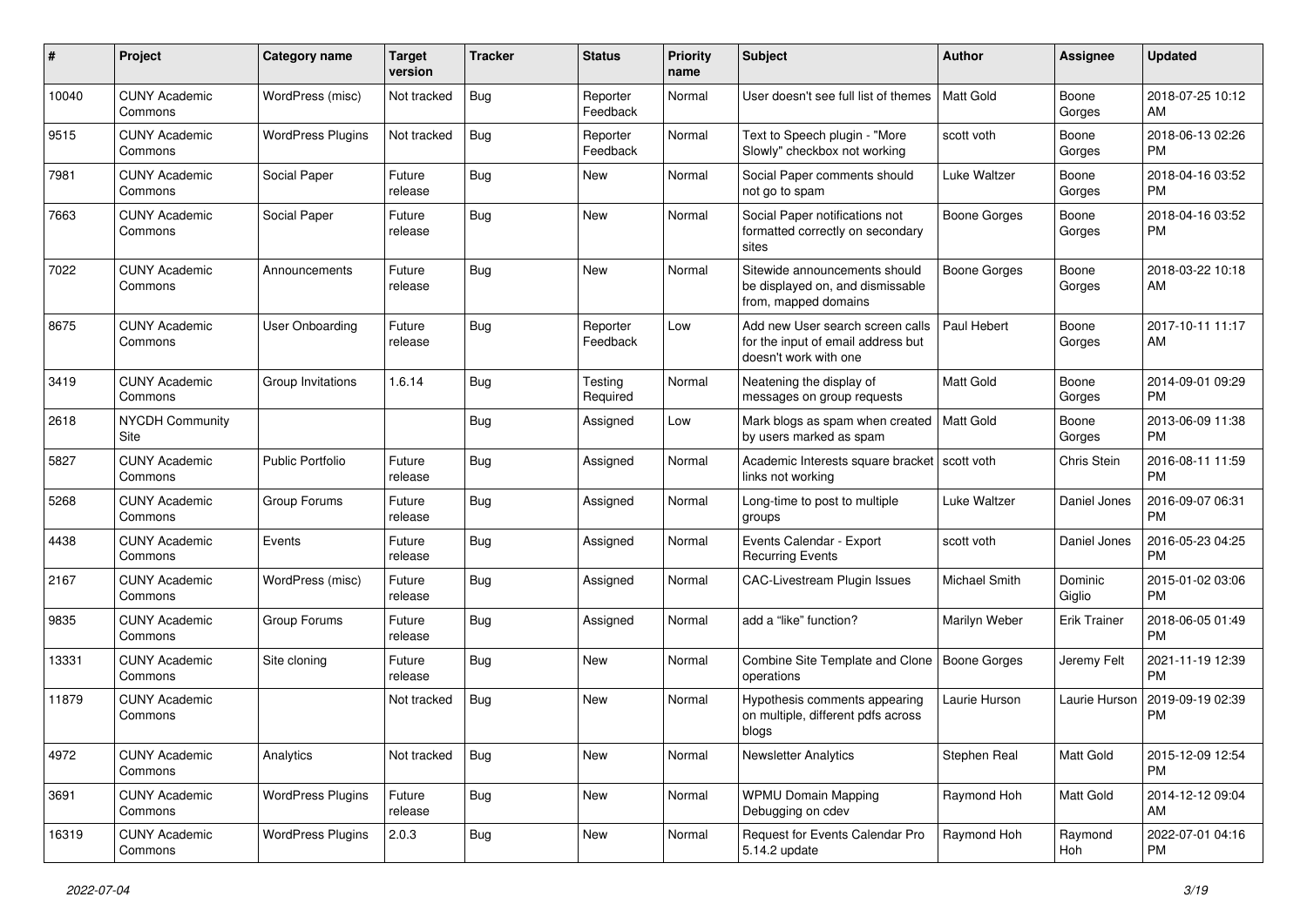| #     | Project                         | <b>Category name</b>       | <b>Target</b><br>version | <b>Tracker</b> | <b>Status</b>        | <b>Priority</b><br>name | <b>Subject</b>                                                   | <b>Author</b>           | <b>Assignee</b> | <b>Updated</b>                |
|-------|---------------------------------|----------------------------|--------------------------|----------------|----------------------|-------------------------|------------------------------------------------------------------|-------------------------|-----------------|-------------------------------|
| 13457 | <b>CUNY Academic</b><br>Commons | Group Forums               | 2.0.3                    | Bug            | <b>New</b>           | High                    | Forum post not sending<br>notifications                          | Filipa Calado           | Raymond<br>Hoh  | 2022-06-29 11:32<br>AM        |
| 11649 | <b>CUNY Academic</b><br>Commons | <b>WordPress Plugins</b>   | 2.0.3                    | <b>Bug</b>     | In Progress          | Normal                  | CC license displayed on every<br>page                            | Gina Cherry             | Raymond<br>Hoh  | 2022-06-29 11:32<br>AM        |
| 16245 | <b>CUNY Academic</b><br>Commons | WordPress (misc)           |                          | <b>Bug</b>     | Reporter<br>Feedback | Normal                  | Save Button missing on<br>WordPress Profile page                 | scott voth              | Raymond<br>Hoh  | 2022-06-16 03:09<br><b>PM</b> |
| 16177 | <b>CUNY Academic</b><br>Commons | Reply By Email             |                          | Bug            | New                  | Normal                  | Switch to Inbound mode for RBE                                   | Raymond Hoh             | Raymond<br>Hoh  | 2022-05-30 04:32<br><b>PM</b> |
| 11243 | <b>CUNY Academic</b><br>Commons | BuddyPress (misc)          | Future<br>release        | <b>Bug</b>     | <b>New</b>           | Normal                  | Audit bp-custom.php                                              | Raymond Hoh             | Raymond<br>Hoh  | 2022-04-26 11:59<br>AM        |
| 15516 | <b>CUNY Academic</b><br>Commons | <b>WordPress Plugins</b>   |                          | Bug            | Reporter<br>Feedback | Normal                  | Can't publish or save draft of post<br>on wordpress.com          | Raffi<br>Khatchadourian | Raymond<br>Hoh  | 2022-03-02 05:52<br><b>PM</b> |
| 14496 | <b>CUNY Academic</b><br>Commons | Domain Mapping             | Future<br>release        | Bug            | New                  | Normal                  | Mapped domain SSO uses<br>third-party cookies                    | Raymond Hoh             | Raymond<br>Hoh  | 2021-05-24 04:03<br><b>PM</b> |
| 13430 | <b>CUNY Academic</b><br>Commons | Reply By Email             | Not tracked              | <b>Bug</b>     | <b>New</b>           | Normal                  | Delay in RBE                                                     | Luke Waltzer            | Raymond<br>Hoh  | 2020-10-13 11:16<br>AM        |
| 13328 | <b>CUNY Academic</b><br>Commons | Group Forums               | Not tracked              | Bug            | Reporter<br>Feedback | Normal                  | cross-posting in two related<br>groups                           | Marilyn Weber           | Raymond<br>Hoh  | 2020-09-15 10:39<br><b>PM</b> |
| 11971 | <b>CUNY Academic</b><br>Commons | <b>Email Notifications</b> | Future<br>release        | Bug            | Reporter<br>Feedback | Low                     | Pictures obscured in emailed post<br>notifications               | Marilyn Weber           | Raymond<br>Hoh  | 2019-11-21 01:14<br><b>PM</b> |
| 10262 | <b>CUNY Academic</b><br>Commons |                            | Not tracked              | Bug            | Reporter<br>Feedback | Normal                  | Newsletter Plugin: Broken Image<br>at Bottom of All Newsletters  | Mark Webb               | Raymond<br>Hoh  | 2018-08-30 05:17<br><b>PM</b> |
| 9346  | <b>CUNY Academic</b><br>Commons | WordPress (misc)           | Not tracked              | <b>Bug</b>     | New                  | Normal                  | Clone cetls.bmcc.cuny.edu for<br>development                     | Owen Roberts            | Raymond<br>Hoh  | 2018-03-06 05:35<br><b>PM</b> |
| 8991  | <b>CUNY Academic</b><br>Commons | Reply By Email             | Not tracked              | <b>Bug</b>     | Hold                 | Normal                  | RBE duplicate email message<br>issue                             | Matt Gold               | Raymond<br>Hoh  | 2018-02-18 08:53<br><b>PM</b> |
| 9060  | <b>CUNY Academic</b><br>Commons | Commons In A Box           | Not tracked              | Bug            | Hold                 | Normal                  | Problems with CBox image library<br>upload                       | Lisa Rhody              | Raymond<br>Hoh  | 2018-01-10 03:26<br><b>PM</b> |
| 8992  | <b>NYCDH Community</b><br>Site  |                            |                          | Bug            | Assigned             | Normal                  | Multiple RBE error reports                                       | Matt Gold               | Raymond<br>Hoh  | 2017-12-11 05:43<br><b>PM</b> |
| 7928  | <b>CUNY Academic</b><br>Commons | Group Forums               | Not tracked              | Bug            | New                  | Normal                  | Duplicate Forum post                                             | Luke Waltzer            | Raymond<br>Hoh  | 2017-04-11 09:27<br><b>PM</b> |
| 6995  | <b>CUNY Academic</b><br>Commons | Home Page                  | Not tracked              | Bug            | Assigned             | Normal                  | member filter on homepage not<br>working                         | <b>Matt Gold</b>        | Raymond<br>Hoh  | 2016-12-11 09:46<br><b>PM</b> |
| 6644  | <b>CUNY Academic</b><br>Commons |                            | Not tracked              | Bug            | Reporter<br>Feedback | High                    | White Screen at Login Pge                                        | Luke Waltzer            | Raymond<br>Hoh  | 2016-11-21 10:34<br><b>PM</b> |
| 6749  | <b>CUNY Academic</b><br>Commons | Events                     | Future<br>release        | Bug            | <b>New</b>           | Low                     | BPEO iCal request can trigger<br>very large number of DB queries | Boone Gorges            | Raymond<br>Hoh  | 2016-11-15 10:09<br><b>PM</b> |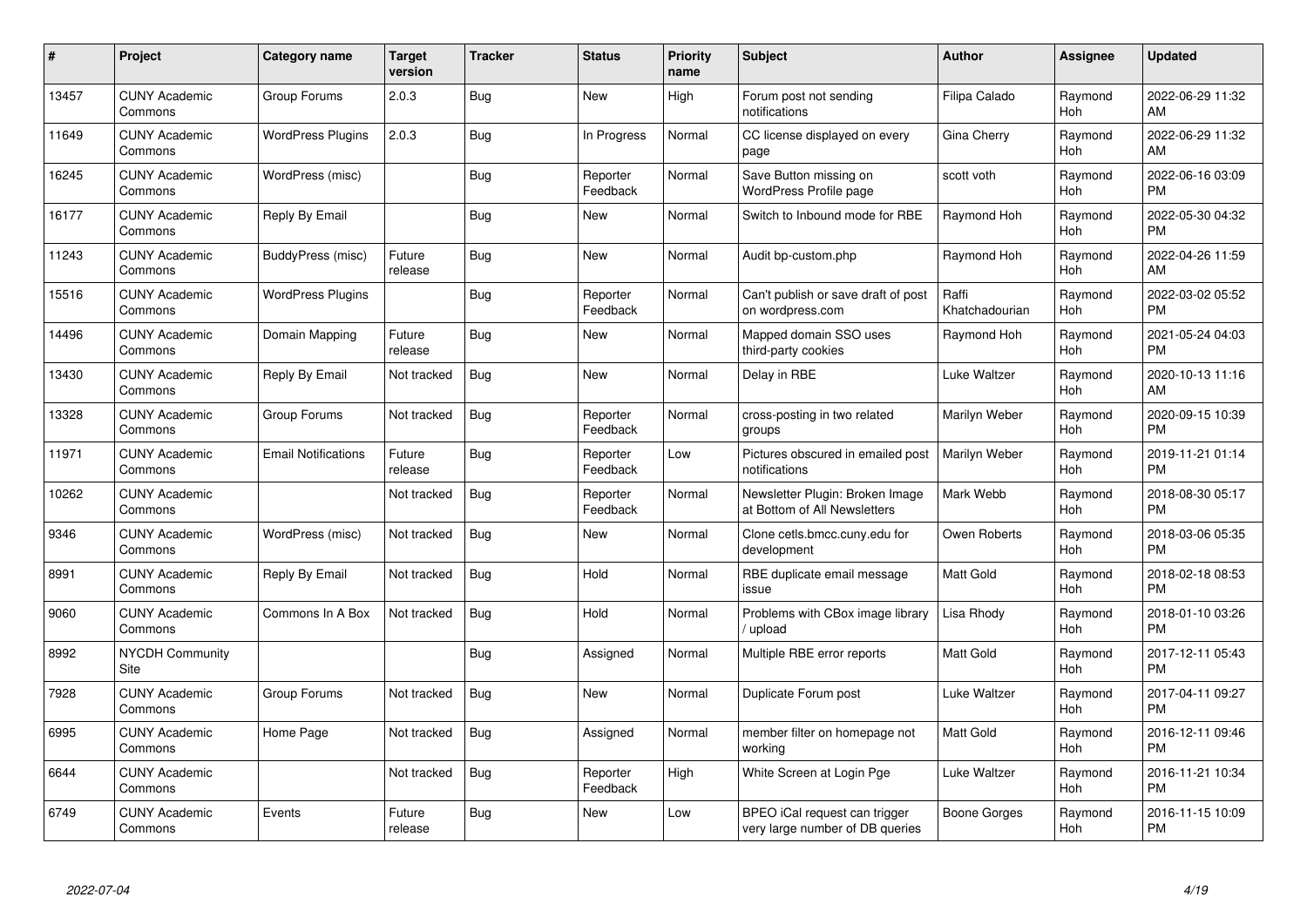| $\#$  | Project                         | <b>Category name</b>      | <b>Target</b><br>version | <b>Tracker</b> | <b>Status</b>        | <b>Priority</b><br>name | <b>Subject</b>                                                           | <b>Author</b>           | <b>Assignee</b>     | <b>Updated</b>                |
|-------|---------------------------------|---------------------------|--------------------------|----------------|----------------------|-------------------------|--------------------------------------------------------------------------|-------------------------|---------------------|-------------------------------|
| 6671  | <b>CUNY Academic</b><br>Commons | Reply By Email            | Not tracked              | <b>Bug</b>     | Assigned             | Normal                  | "Post too often" RBE error<br>message                                    | <b>Matt Gold</b>        | Raymond<br>Hoh      | 2016-11-11 09:55<br>AM        |
| 5691  | <b>CUNY Academic</b><br>Commons | <b>Blogs (BuddyPress)</b> | Future<br>release        | Bug            | Assigned             | High                    | Differing numbers on Sites display                                       | <b>Matt Gold</b>        | Raymond<br>Hoh      | 2016-06-13 01:37<br><b>PM</b> |
| 5282  | <b>CUNY Academic</b><br>Commons | Social Paper              | Future<br>release        | Bug            | <b>New</b>           | Normal                  | Replying via email directs to paper<br>but not individual comment.       | Marilyn Weber           | Raymond<br>Hoh      | 2016-03-02 01:48<br><b>PM</b> |
| 3939  | <b>CUNY Academic</b><br>Commons | <b>WordPress Plugins</b>  | Future<br>release        | <b>Bug</b>     | Hold                 | Normal                  | Activity stream support for<br>Co-Authors Plus plugin                    | Raymond Hoh             | Raymond<br>Hoh      | 2015-11-09 06:13<br><b>PM</b> |
| 4535  | <b>CUNY Academic</b><br>Commons | My Commons                | Future<br>release        | Bug            | <b>New</b>           | Low                     | My Commons filter issue                                                  | scott voth              | Raymond<br>Hoh      | 2015-09-01 11:17<br>AM        |
| 4388  | <b>CUNY Academic</b><br>Commons | WordPress (misc)          | Future<br>release        | <b>Bug</b>     | Assigned             | Normal                  | Repeated request for<br>authentication.                                  | Alice.Lynn<br>McMichael | Raymond<br>Hoh      | 2015-08-11 07:35<br><b>PM</b> |
| 5317  | <b>CUNY Academic</b><br>Commons | <b>Group Blogs</b>        | Not tracked              | <b>Bug</b>     | Reporter<br>Feedback | Normal                  | Notifications of New Post Didn't<br>Come                                 | Luke Waltzer            | Samantha<br>Raddatz | 2016-03-21 10:41<br><b>PM</b> |
| 4661  | <b>CUNY Academic</b><br>Commons | <b>User Experience</b>    | Future<br>release        | Bug            | Assigned             | Normal                  | <b>Simplify Events text</b>                                              | <b>Matt Gold</b>        | Samantha<br>Raddatz | 2015-10-02 09:06<br><b>PM</b> |
| 8440  | <b>CUNY Academic</b><br>Commons | Onboarding                | Not tracked              | <b>Bug</b>     | New                  | Normal                  | Create Test Email Accounts for<br><b>Onboarding Project</b>              | Stephen Real            | Stephen Real        | 2017-08-01 09:49<br><b>PM</b> |
| 16314 | <b>CUNY Academic</b><br>Commons | <b>WordPress Plugins</b>  |                          | Feature        | <b>New</b>           | Normal                  | Install Multicollab plug-in?                                             | Raffi<br>Khatchadourian |                     | 2022-06-29 03:44<br><b>PM</b> |
| 15613 | <b>CUNY Academic</b><br>Commons |                           | 2.0.3                    | Feature        | Reporter<br>Feedback | Normal                  | Adding "Passster" plugin                                                 | Laurie Hurson           |                     | 2022-06-29 11:32<br>AM        |
| 16290 | <b>CUNY Academic</b><br>Commons |                           |                          | Feature        | Reporter<br>Feedback | Normal                  | Add Table Of Contents Block<br>plug-in                                   | Raffi<br>Khatchadourian |                     | 2022-06-24 10:26<br>AM        |
| 10380 | <b>CUNY Academic</b><br>Commons | WordPress (misc)          | Future<br>release        | Feature        | In Progress          | Normal                  | Remove blacklisted plugins                                               | Boone Gorges            |                     | 2022-04-26 12:00<br><b>PM</b> |
| 15923 | <b>CUNY Academic</b><br>Commons |                           | Not tracked              | Feature        | Reporter<br>Feedback | Normal                  | <b>Bellows Plugin Adjustments</b>                                        | Laurie Hurson           |                     | 2022-04-20 10:10<br>AM        |
| 13650 | <b>CUNY Academic</b><br>Commons | Group Library             | Future<br>release        | Feature        | New                  | Normal                  | Forum Attachments in Group<br>Library                                    | Laurie Hurson           |                     | 2021-11-19 12:30<br><b>PM</b> |
| 13912 | <b>CUNY Academic</b><br>Commons |                           | Not tracked              | Feature        | Hold                 | Low                     | posting "missed schedule"                                                | Marilyn Weber           |                     | 2021-02-23 10:46<br>AM        |
| 13048 | <b>CUNY Academic</b><br>Commons | Shortcodes and<br>embeds  | Future<br>release        | Feature        | New                  | Normal                  | Jupyter Notebooks support                                                | Boone Gorges            |                     | 2020-07-14 11:46<br>AM        |
| 11860 | <b>CUNY Academic</b><br>Commons | Registration              | Future<br>release        | Feature        | New                  | Normal                  | <b>Ensure Students Are Aware They</b><br>Can Use Aliases At Registration | scott voth              |                     | 2019-09-24 08:46<br>AM        |
| 9720  | <b>CUNY Academic</b><br>Commons | Authentication            | Future<br>release        | Feature        | <b>New</b>           | Normal                  | The Commons should be an<br>oAuth provider                               | Boone Gorges            |                     | 2019-03-01 02:04<br><b>PM</b> |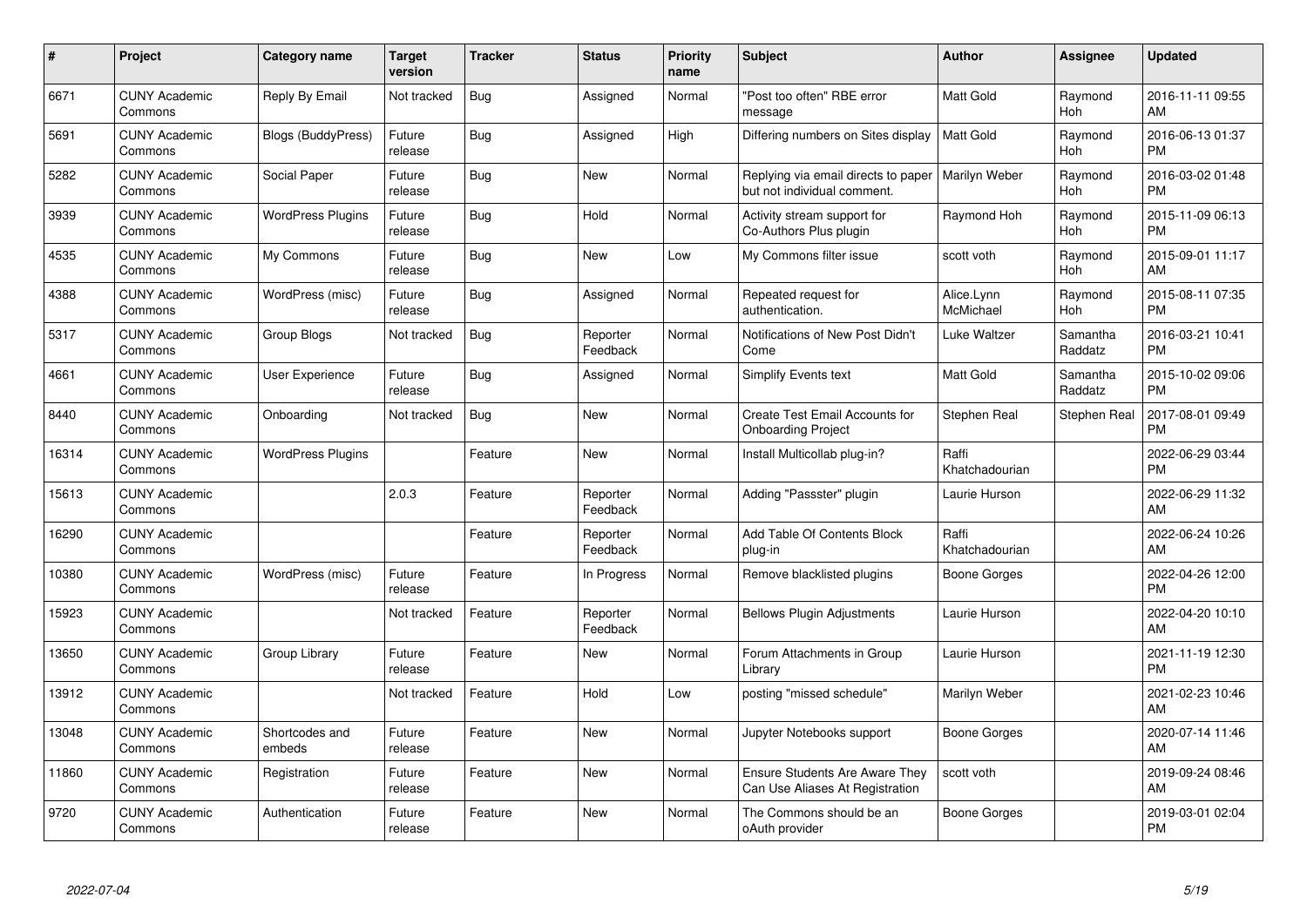| #     | Project                         | <b>Category name</b>       | <b>Target</b><br>version | <b>Tracker</b> | <b>Status</b>        | <b>Priority</b><br>name | <b>Subject</b>                                                   | <b>Author</b>           | <b>Assignee</b>   | <b>Updated</b>                |
|-------|---------------------------------|----------------------------|--------------------------|----------------|----------------------|-------------------------|------------------------------------------------------------------|-------------------------|-------------------|-------------------------------|
| 11131 | <b>CUNY Academic</b><br>Commons |                            | Future<br>release        | Feature        | Reporter<br>Feedback | Normal                  | Image Annotation Plugins                                         | Laurie Hurson           |                   | 2019-02-26 11:33<br>AM        |
| 11077 | <b>CUNY Academic</b><br>Commons | Events                     | Not tracked              | Feature        | Reporter<br>Feedback | Normal                  | Show event category description<br>in event list view            | Raffi<br>Khatchadourian |                   | 2019-02-12 10:38<br><b>PM</b> |
| 5992  | <b>CUNY Academic</b><br>Commons | <b>Email Notifications</b> | Future<br>release        | Feature        | <b>New</b>           | Normal                  | Changing the From line of<br>autogenerated blog emails           | Marilyn Weber           |                   | 2018-09-27 05:19<br><b>PM</b> |
| 5199  | <b>CUNY Academic</b><br>Commons | Social Paper               | Future<br>release        | Feature        | <b>New</b>           | Normal                  | add tables to the SP editor                                      | Marilyn Weber           |                   | 2016-10-24 11:27<br>AM        |
| 6332  | <b>CUNY Academic</b><br>Commons | WordPress (misc)           | Future<br>release        | Feature        | New                  | Normal                  | Allow uploaded files to be marked<br>as private in an ad hoc way | Boone Gorges            |                   | 2016-10-17 11:41<br><b>PM</b> |
| 5489  | <b>CUNY Academic</b><br>Commons | Social Paper               | Future<br>release        | Feature        | <b>New</b>           | Normal                  | Asc/desc sorting for Social Paper<br>directories                 | Boone Gorges            |                   | 2016-04-21 10:06<br><b>PM</b> |
| 5205  | <b>CUNY Academic</b><br>Commons | Social Paper               | Future<br>release        | Feature        | New                  | Normal                  | Social Paper folders                                             | Marilyn Weber           |                   | 2016-02-11 10:24<br><b>PM</b> |
| 364   | <b>CUNY Academic</b><br>Commons | <b>WordPress Plugins</b>   | Future<br>release        | Feature        | New                  | Normal                  | <b>Bulletin Board</b>                                            | Matt Gold               |                   | 2015-01-05 08:50<br><b>PM</b> |
| 2577  | <b>NYCDH Community</b><br>Site  |                            |                          | Feature        | Assigned             | Low                     | Investigate Potential to Add Links<br>to the Forum               | <b>Mark Newton</b>      | Alex Gil          | 2013-05-16 09:40<br><b>PM</b> |
| 11968 | JustPublics@365<br>MediaCamp    |                            |                          | Feature        | New                  | Normal                  | Nanoscience Retractable Display<br>Unit                          | Donald Cherry           | Bonnie<br>Eissner | 2021-02-19 08:50<br>AM        |
| 12121 | <b>CUNY Academic</b><br>Commons | <b>WordPress Plugins</b>   | 2.0.3                    | Feature        | Reporter<br>Feedback | Normal                  | Embedding H5P Iframes on<br><b>Commons Site</b>                  | Laurie Hurson           | Boone<br>Gorges   | 2022-06-29 11:32<br>AM        |
| 15604 | <b>CUNY Academic</b><br>Commons | <b>Email Notifications</b> | Future<br>release        | Feature        | Assigned             | Normal                  | Restructure Commons Group<br>Digest Email Messages               | Matt Gold               | Boone<br>Gorges   | 2022-05-26 10:45<br>AM        |
| 15883 | <b>CUNY Academic</b><br>Commons |                            | 2.1.0                    | Feature        | New                  | Normal                  | Release BPGES update                                             | Boone Gorges            | Boone<br>Gorges   | 2022-05-26 10:39<br>AM        |
| 16092 | <b>CUNY Academic</b><br>Commons |                            | Future<br>release        | Feature        | Hold                 | Normal                  | Don't show main site in Site<br>search results                   | Boone Gorges            | Boone<br>Gorges   | 2022-05-17 03:12<br><b>PM</b> |
| 8835  | <b>CUNY Academic</b><br>Commons | Blogs (BuddyPress)         | Future<br>release        | Feature        | <b>New</b>           | Normal                  | Extend cuny.is shortlinks to sites                               | Luke Waltzer            | Boone<br>Gorges   | 2022-04-26 11:59<br>AM        |
| 8900  | <b>CUNY Academic</b><br>Commons | Accessibility              | Future<br>release        | Feature        | Assigned             | Normal                  | Look into tools to enforce<br>accessibility in WP environment    | <b>Matt Gold</b>        | Boone<br>Gorges   | 2022-04-26 11:59<br>AM        |
| 8901  | <b>CUNY Academic</b><br>Commons | Accessibility              | Future<br>release        | Feature        | Assigned             | Normal                  | Theme analysis for accessibility                                 | <b>Matt Gold</b>        | Boone<br>Gorges   | 2022-04-26 11:59<br>AM        |
| 14184 | <b>CUNY Academic</b><br>Commons | <b>Public Portfolio</b>    | Future<br>release        | Feature        | New                  | Normal                  | Centralized mechanism for storing<br>Campus affiliations         | Boone Gorges            | Boone<br>Gorges   | 2022-01-04 11:35<br>AM        |
| 10226 | <b>CUNY Academic</b><br>Commons | Courses                    | Future<br>release        | Feature        | <b>New</b>           | Normal                  | Add "My Courses" to drop down<br>list                            | scott voth              | Boone<br>Gorges   | 2021-11-19 12:42<br><b>PM</b> |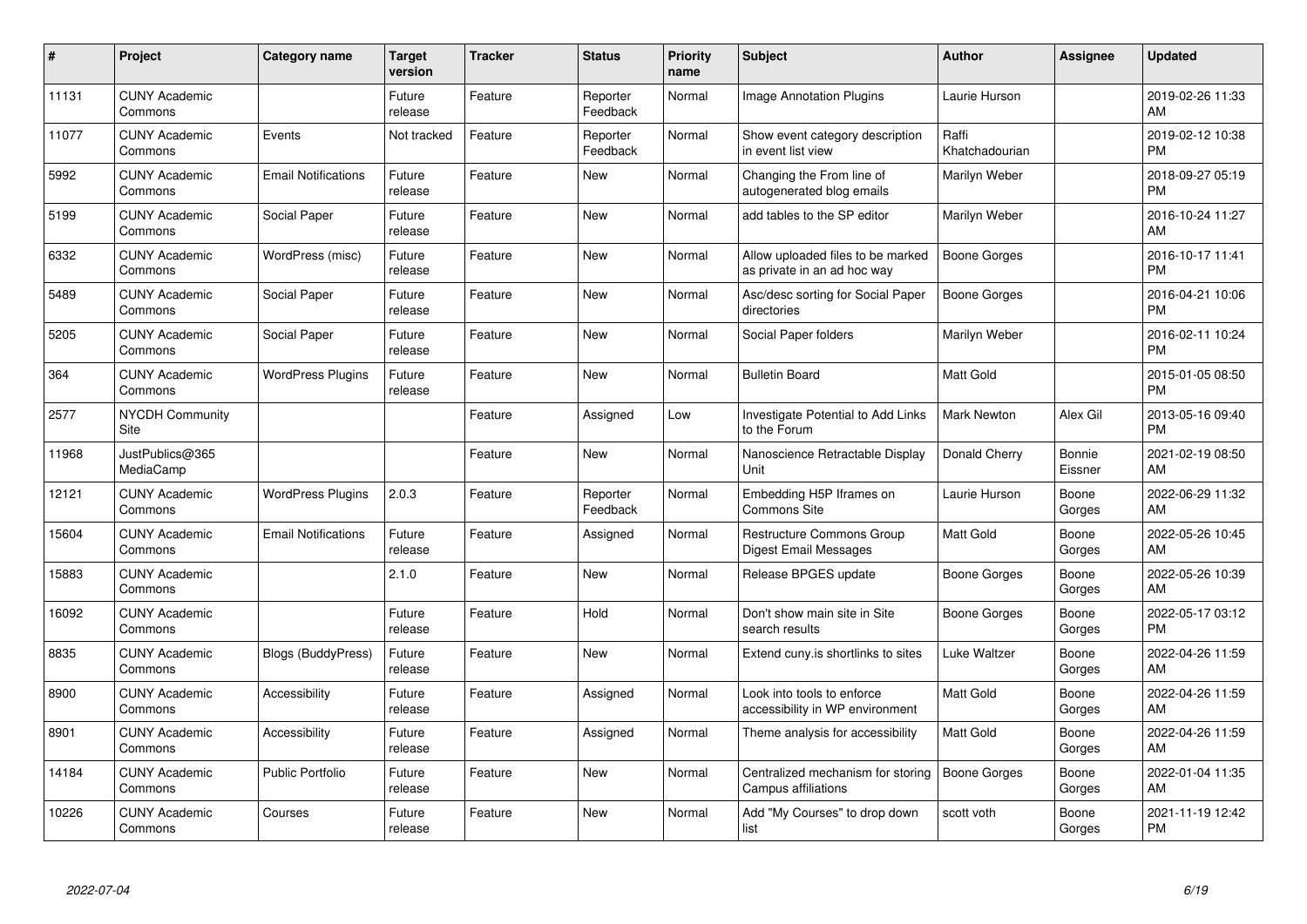| #     | Project                         | <b>Category name</b>       | <b>Target</b><br>version | <b>Tracker</b> | <b>Status</b>        | <b>Priority</b><br>name | <b>Subject</b>                                                                             | <b>Author</b>     | Assignee        | <b>Updated</b>                |
|-------|---------------------------------|----------------------------|--------------------------|----------------|----------------------|-------------------------|--------------------------------------------------------------------------------------------|-------------------|-----------------|-------------------------------|
| 13835 | <b>CUNY Academic</b><br>Commons | WordPress (misc)           | Future<br>release        | Feature        | <b>New</b>           | Normal                  | Allow OneSearch widget to have<br>'CUNY' as campus                                         | Boone Gorges      | Boone<br>Gorges | 2021-11-19 12:39<br><b>PM</b> |
| 14309 | <b>CUNY Academic</b><br>Commons | Group Library              | Future<br>release        | Feature        | <b>New</b>           | Normal                  | Better handling of<br>bp_group_document file download<br>attempts when file is not present | Boone Gorges      | Boone<br>Gorges | 2021-11-19 12:28<br><b>PM</b> |
| 12042 | <b>CUNY Academic</b><br>Commons | <b>Email Notifications</b> | Future<br>release        | Feature        | New                  | Normal                  | Improved error logging for BPGES<br>send queue                                             | Boone Gorges      | Boone<br>Gorges | 2021-11-19 12:25<br><b>PM</b> |
| 13466 | <b>CUNY Academic</b><br>Commons | Cavalcade                  | Future<br>release        | Feature        | New                  | Normal                  | Automated cleanup for duplicate<br>Cavalcade tasks                                         | Boone Gorges      | Boone<br>Gorges | 2020-10-13 05:24<br><b>PM</b> |
| 13370 | <b>CUNY Academic</b><br>Commons | Group Library              | Future<br>release        | Feature        | <b>New</b>           | Normal                  | Library bulk deletion and folder<br>editing                                                | Colin McDonald    | Boone<br>Gorges | 2020-10-13 10:41<br>AM        |
| 3002  | <b>CUNY Academic</b><br>Commons | Search                     | Future<br>release        | Feature        | Assigned             | Normal                  | Overhaul CAC search by using<br>external search appliance                                  | Boone Gorges      | Boone<br>Gorges | 2020-07-15 03:05<br><b>PM</b> |
| 12911 | <b>CUNY Academic</b><br>Commons |                            | Not tracked              | Feature        | <b>New</b>           | Normal                  | Block access to xmlrpc.php based<br>on User-Agent                                          | Boone Gorges      | Boone<br>Gorges | 2020-06-09 05:12<br><b>PM</b> |
| 12091 | <b>CUNY Academic</b><br>Commons | <b>Group Files</b>         | Future<br>release        | Feature        | New                  | Normal                  | Improved pre-upload file validation<br>for bp-group-documents                              | Boone Gorges      | Boone<br>Gorges | 2019-11-14 01:21<br><b>PM</b> |
| 11945 | <b>CUNY Academic</b><br>Commons | Reckoning                  | Future<br>release        | Feature        | Reporter<br>Feedback | Normal                  | Add Comments bubble to<br>Reckoning views                                                  | Boone Gorges      | Boone<br>Gorges | 2019-11-12 05:14<br><b>PM</b> |
| 8836  | <b>CUNY Academic</b><br>Commons | <b>Blogs (BuddyPress)</b>  | Future<br>release        | Feature        | Assigned             | Normal                  | Redesign site launch process                                                               | <b>Matt Gold</b>  | Boone<br>Gorges | 2019-10-03 02:49<br><b>PM</b> |
| 11531 | <b>CUNY Academic</b><br>Commons | Events                     | Future<br>release        | Feature        | <b>New</b>           | Normal                  | Main Events calendar should<br>include non-public events that<br>user has access to        | scott voth        | Boone<br>Gorges | 2019-06-11 10:00<br>AM        |
| 10368 | <b>CUNY Academic</b><br>Commons |                            | Future<br>release        | Feature        | Assigned             | Normal                  | Use ORCID data to populate<br>academic profile page                                        | Stephen Francoeur | Boone<br>Gorges | 2018-09-25 01:53<br><b>PM</b> |
| 9947  | <b>CUNY Academic</b><br>Commons | <b>WordPress Plugins</b>   | Future<br>release        | Feature        | Reporter<br>Feedback | Normal                  | Install H5P quiz plugin                                                                    | <b>Matt Gold</b>  | Boone<br>Gorges | 2018-09-11 11:01<br>AM        |
| 9895  | <b>CUNY Academic</b><br>Commons | Onboarding                 | Future<br>release        | Feature        | Assigned             | Normal                  | Add "Accept Invitation"<br>link/button/function to Group<br>and/or Site invitation emails? | Luke Waltzer      | Boone<br>Gorges | 2018-06-07 12:42<br><b>PM</b> |
| 3768  | <b>CUNY Academic</b><br>Commons | <b>Public Portfolio</b>    | Future<br>release        | Feature        | Assigned             | Normal                  | Institutions/Past positions on<br>public portfolios                                        | <b>Matt Gold</b>  | Boone<br>Gorges | 2018-04-23 10:44<br>AM        |
| 3580  | <b>CUNY Academic</b><br>Commons | Group Blogs                | Future<br>release        | Feature        | <b>New</b>           | Normal                  | Multiple blogs per group                                                                   | Boone Gorges      | Boone<br>Gorges | 2018-02-20 02:02<br><b>PM</b> |
| 3615  | <b>CUNY Academic</b><br>Commons | Redmine                    | Not tracked              | Feature        | New                  | Low                     | Create Redmine issues via email                                                            | Dominic Giglio    | Boone<br>Gorges | 2017-11-16 11:36<br>AM        |
| 8756  | <b>CUNY Academic</b><br>Commons | Group Blogs                | Future<br>release        | Feature        | Hold                 | Normal                  | Connect multiple blogs to one<br>group?                                                    | Matt Gold         | Boone<br>Gorges | 2017-09-30 10:42<br>AM        |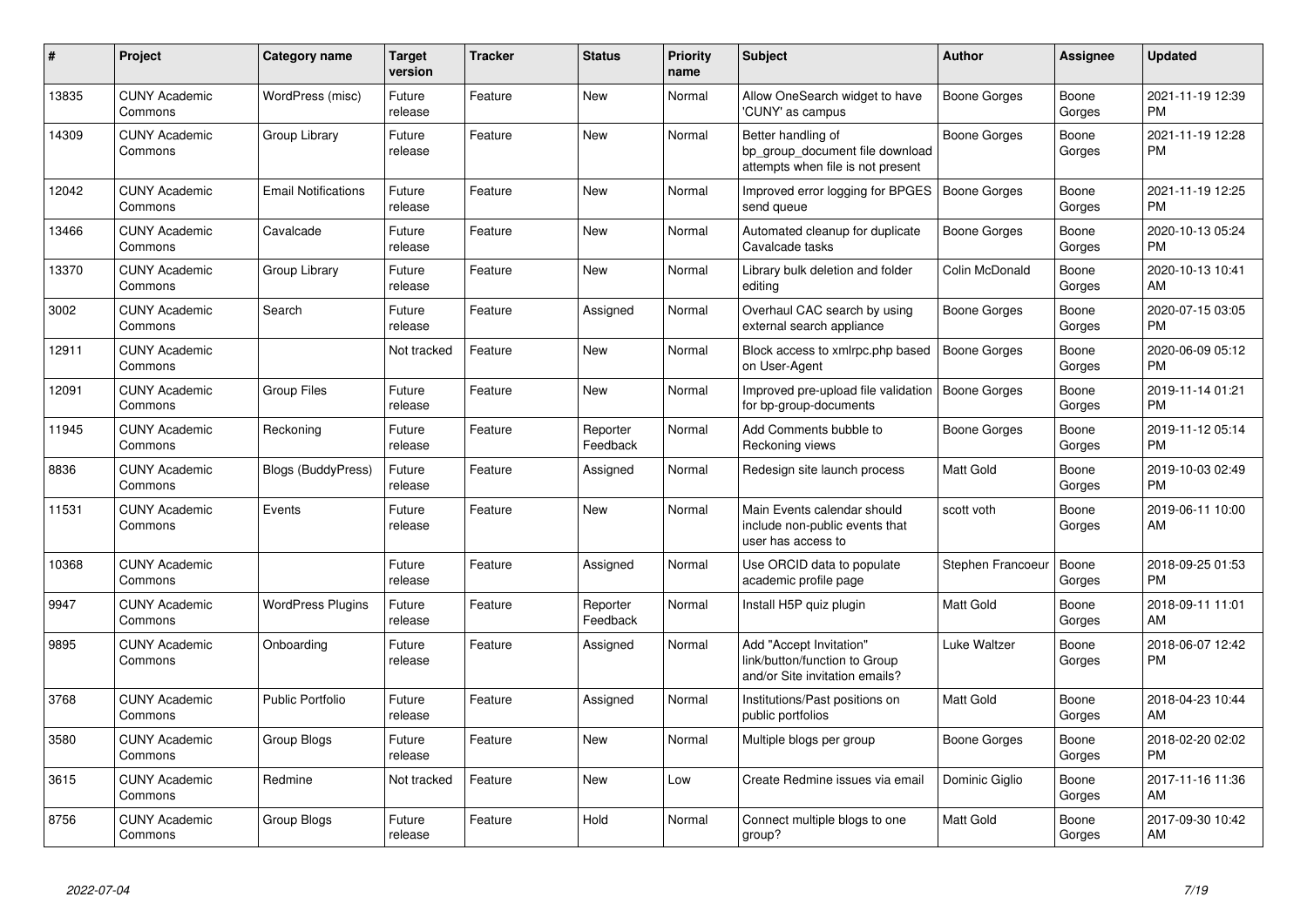| #    | Project                         | <b>Category name</b>           | <b>Target</b><br>version | <b>Tracker</b> | <b>Status</b> | <b>Priority</b><br>name | <b>Subject</b>                                                                    | <b>Author</b>       | <b>Assignee</b> | <b>Updated</b>                |
|------|---------------------------------|--------------------------------|--------------------------|----------------|---------------|-------------------------|-----------------------------------------------------------------------------------|---------------------|-----------------|-------------------------------|
| 4481 | <b>CUNY Academic</b><br>Commons | Events                         | Future<br>release        | Feature        | New           | Normal                  | Group admins/mods should have<br>the ability to unlink an event from<br>the group | Boone Gorges        | Boone<br>Gorges | 2017-04-24 03:53<br>PM.       |
| 4980 | <b>CUNY Academic</b><br>Commons | Home Page                      | Future<br>release        | Feature        | Assigned      | Normal                  | CAC Featured Content -- Adding<br>Randomization                                   | <b>Matt Gold</b>    | Boone<br>Gorges | 2016-12-12 03:01<br>PM.       |
| 5234 | <b>CUNY Academic</b><br>Commons | Membership                     | Future<br>release        | Feature        | Assigned      | Normal                  | Write Unconfirmed patch for WP                                                    | <b>Boone Gorges</b> | Boone<br>Gorges | 2016-10-24 11:18<br>AM        |
| 6389 | <b>CUNY Academic</b><br>Commons | <b>BuddyPress Docs</b>         | Future<br>release        | Feature        | New           | Low                     | Make Discussion Area Visible<br>When Editing a Doc                                | Luke Waltzer        | Boone<br>Gorges | 2016-10-21 04:16<br><b>PM</b> |
| 1417 | <b>CUNY Academic</b><br>Commons | <b>BuddyPress Docs</b>         | Future<br>release        | Feature        | Assigned      | Low                     | <b>Bulk actions for BuddyPress Docs</b>                                           | Boone Gorges        | Boone<br>Gorges | 2016-10-17 10:41<br><b>PM</b> |
| 5696 | <b>CUNY Academic</b><br>Commons | Events                         | Future<br>release        | Feature        | Assigned      | Normal                  | Events Calendar - display options<br>/ calendar aggregation                       | Matt Gold           | Boone<br>Gorges | 2016-10-13 11:44<br>AM        |
| 5052 | <b>CUNY Academic</b><br>Commons | Social Paper                   | Future<br>release        | Feature        | New           | Low                     | Sentence by sentence or line by<br>line comments (SP suggestion #3)               | Marilyn Weber       | Boone<br>Gorges | 2016-02-11 10:24<br><b>PM</b> |
| 3230 | <b>CUNY Academic</b><br>Commons | Internal Tools and<br>Workflow | Not tracked              | Feature        | Assigned      | High                    | Scripts for quicker<br>provisioning/updating of<br>development environments       | Boone Gorges        | Boone<br>Gorges | 2016-01-26 04:54<br>PM        |
| 1167 | <b>CUNY Academic</b><br>Commons | <b>Email Invitations</b>       | Future<br>release        | Feature        | New           | Low                     | Allow email invitations to be resent                                              | <b>Boone Gorges</b> | Boone<br>Gorges | 2015-11-12 12:53<br>AM        |
| 554  | <b>CUNY Academic</b><br>Commons | BuddyPress (misc)              | Future<br>release        | Feature        | Assigned      | Normal                  | Add Trackback notifications to<br>site-wide activity feed                         | <b>Matt Gold</b>    | Boone<br>Gorges | 2015-11-09 06:19<br>PM.       |
| 287  | <b>CUNY Academic</b><br>Commons | WordPress (misc)               | Future<br>release        | Feature        | Assigned      | Normal                  | Create troubleshooting tool for<br>account sign-up                                | <b>Matt Gold</b>    | Boone<br>Gorges | 2015-11-09 06:17<br><b>PM</b> |
| 2523 | <b>CUNY Academic</b><br>Commons | <b>BuddyPress Docs</b>         | Future<br>release        | Feature        | Assigned      | Normal                  | Allow Users to Upload Images to<br>BP Docs                                        | <b>Matt Gold</b>    | Boone<br>Gorges | 2015-11-09 06:14<br><b>PM</b> |
| 1744 | <b>CUNY Academic</b><br>Commons | <b>BuddyPress Docs</b>         | Future<br>release        | Feature        | Assigned      | Normal                  | Spreadsheet-style Docs                                                            | Boone Gorges        | Boone<br>Gorges | 2015-11-09 06:13<br>PM        |
| 1460 | <b>CUNY Academic</b><br>Commons | Analytics                      | Future<br>release        | Feature        | Assigned      | Normal                  | <b>Update System Report</b>                                                       | <b>Brian Foote</b>  | Boone<br>Gorges | 2015-11-09 06:13<br><b>PM</b> |
| 2610 | <b>CUNY Academic</b><br>Commons | Group Invitations              | Future<br>release        | Feature        | Assigned      | Low                     | Request: Custom invitation<br>message to group invites                            | local admin         | Boone<br>Gorges | 2015-11-09 06:13<br><b>PM</b> |
| 2325 | <b>CUNY Academic</b><br>Commons | BuddyPress (misc)              | Future<br>release        | Feature        | Assigned      | Low                     | Profile should have separate fields   local admin<br>for first/last names         |                     | Boone<br>Gorges | 2015-11-09 06:09<br>PM        |
| 2013 | <b>CUNY Academic</b><br>Commons | <b>Public Portfolio</b>        | Future<br>release        | Feature        | Assigned      | Low                     | Have Profile Privacy Options show   Matt Gold<br>up only for filled-in fields     |                     | Boone<br>Gorges | 2015-11-09 06:09<br>PM        |
| 1165 | <b>CUNY Academic</b><br>Commons | <b>Email Invitations</b>       | Future<br>release        | Feature        | Assigned      | Low                     | Allow saved lists of invitees under<br>Send Invites                               | Boone Gorges        | Boone<br>Gorges | 2015-11-09 06:03<br>PM        |
| 1166 | <b>CUNY Academic</b><br>Commons | <b>Email Invitations</b>       | Future<br>release        | Feature        | New           | Low                     | Better organizational tools for Sent   Boone Gorges<br>Invites                    |                     | Boone<br>Gorges | 2015-11-09 06:02<br>PM        |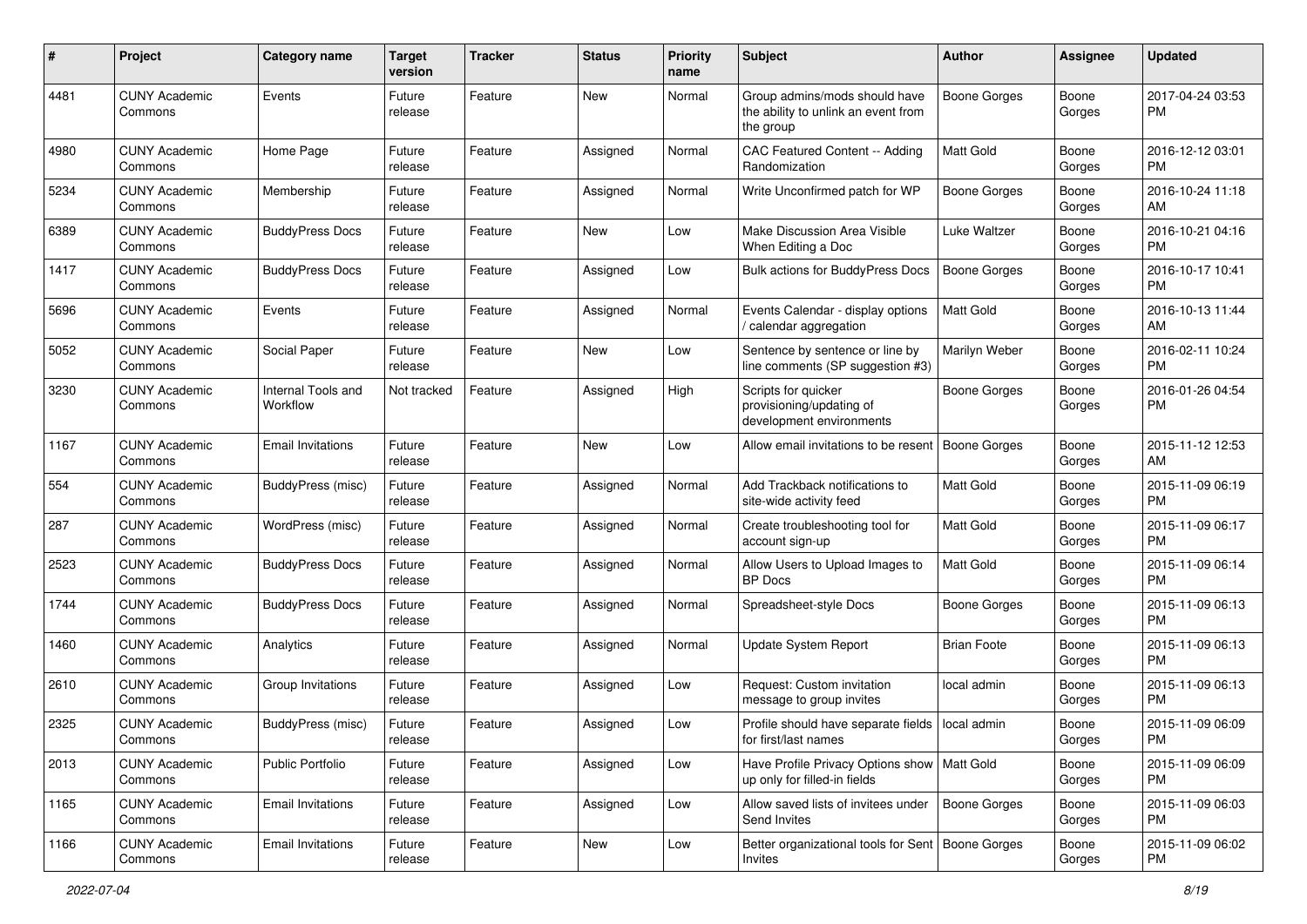| #    | Project                         | <b>Category name</b>     | Target<br>version | <b>Tracker</b> | <b>Status</b> | Priority<br>name | <b>Subject</b>                                                                 | <b>Author</b>       | Assignee        | <b>Updated</b>                |
|------|---------------------------------|--------------------------|-------------------|----------------|---------------|------------------|--------------------------------------------------------------------------------|---------------------|-----------------|-------------------------------|
| 519  | <b>CUNY Academic</b><br>Commons | <b>BuddyPress Docs</b>   | Future<br>release | Feature        | Assigned      | Low              | TOC for individual docs - for new<br>BP "wiki-like" plugin                     | scott voth          | Boone<br>Gorges | 2015-11-09 05:54<br><b>PM</b> |
| 1422 | <b>CUNY Academic</b><br>Commons | <b>BuddyPress Docs</b>   | Future<br>release | Feature        | Assigned      | Normal           | Make "created Doc" activity icons<br>non-mini                                  | <b>Boone Gorges</b> | Boone<br>Gorges | 2015-11-09 05:48<br><b>PM</b> |
| 618  | <b>CUNY Academic</b><br>Commons | <b>BuddyPress Docs</b>   | Future<br>release | Feature        | Assigned      | Normal           | BuddyPress Docs: export formats                                                | Boone Gorges        | Boone<br>Gorges | 2015-11-09 05:38<br><b>PM</b> |
| 4238 | <b>CUNY Academic</b><br>Commons | Events                   | Future<br>release | Feature        | Assigned      | Normal           | Copy Events to Other Groups?                                                   | Matt Gold           | Boone<br>Gorges | 2015-07-02 10:08<br><b>AM</b> |
| 4053 | <b>CUNY Academic</b><br>Commons | Events                   | Future<br>release | Feature        | Assigned      | Normal           | Create new tab for past events                                                 | Matt Gold           | Boone<br>Gorges | 2015-05-12 02:10<br><b>PM</b> |
| 3308 | <b>CUNY Academic</b><br>Commons | Group Invitations        | Future<br>release | Feature        | Assigned      | Normal           | Allow members to rescind group<br>invitations                                  | <b>Matt Gold</b>    | Boone<br>Gorges | 2015-04-01 08:53<br><b>PM</b> |
| 3759 | <b>CUNY Academic</b><br>Commons | WordPress (misc)         | Future<br>release | Feature        | Assigned      | Normal           | Review Interface for Adding Users<br>to Blogs                                  | Matt Gold           | Boone<br>Gorges | 2015-03-24 05:52<br><b>PM</b> |
| 3042 | <b>CUNY Academic</b><br>Commons | <b>Public Portfolio</b>  | Future<br>release | Feature        | Assigned      | Normal           | Browsing member interests                                                      | Matt Gold           | Boone<br>Gorges | 2015-03-21 09:04<br><b>PM</b> |
| 2753 | <b>CUNY Academic</b><br>Commons | <b>Public Portfolio</b>  | Future<br>release | Feature        | <b>New</b>    | Normal           | Create actual actual tagification in<br>academic interests and other<br>fields | Micki Kaufman       | Boone<br>Gorges | 2015-01-05 08:52<br>PM        |
| 1562 | <b>CUNY Academic</b><br>Commons | <b>WordPress Plugins</b> | Future<br>release | Feature        | Assigned      | Low              | Play with NYT Collaborative<br>Authoring Tool                                  | Matt Gold           | Boone<br>Gorges | 2015-01-05 08:47<br>PM.       |
| 658  | <b>CUNY Academic</b><br>Commons | <b>WordPress Plugins</b> | Future<br>release | Feature        | Assigned      | Normal           | Rebulid Sitewide Tag Suggestion                                                | <b>Matt Gold</b>    | Boone<br>Gorges | 2015-01-05 08:47<br><b>PM</b> |
| 3475 | <b>CUNY Academic</b><br>Commons | Events                   | Future<br>release | Feature        | Assigned      | Normal           | Request to add plugin to<br>streamline room<br>booking/appointment booking     | Naomi Barrettara    | Boone<br>Gorges | 2014-12-01 05:14<br><b>PM</b> |
| 3193 | <b>CUNY Academic</b><br>Commons | Group Forums             | Future<br>release | Feature        | Assigned      | Normal           | bbPress 2.x dynamic roles and<br><b>RBE</b>                                    | Boone Gorges        | Boone<br>Gorges | 2014-09-30 01:30<br><b>PM</b> |
| 2223 | <b>CUNY Academic</b><br>Commons | <b>WordPress Plugins</b> | Future<br>release | Feature        | Assigned      | Low              | Add Participad to the CUNY<br><b>Academic Commons</b>                          | Matt Gold           | Boone<br>Gorges | 2014-09-17 10:03<br><b>PM</b> |
| 3220 | <b>CUNY Academic</b><br>Commons | Public Portfolio         | Future<br>release | Feature        | Assigned      | Normal           | Add indent/outdent option to<br>Formatting Buttons on Profile<br>Page          | <b>Matt Gold</b>    | Boone<br>Gorges | 2014-05-21 10:39<br><b>PM</b> |
| 1888 | <b>CUNY Academic</b><br>Commons | Home Page                | Future<br>release | Feature        | Assigned      | Normal           | Refactor BP MPO Activity Filter to<br>support proper pagination                | Sarah Morgano       | Boone<br>Gorges | 2014-05-01 07:11<br><b>PM</b> |
| 3080 | <b>CUNY Academic</b><br>Commons | <b>Group Files</b>       | Future<br>release | Feature        | Assigned      | Low              | Create a system to keep track of<br>file changes                               | <b>Matt Gold</b>    | Boone<br>Gorges | 2014-02-26 10:04<br><b>PM</b> |
| 3048 | <b>CUNY Academic</b><br>Commons | <b>Public Portfolio</b>  | Future<br>release | Feature        | <b>New</b>    | Low              | Images for rich text profile fields                                            | Boone Gorges        | Boone<br>Gorges | 2014-02-19 12:56<br><b>PM</b> |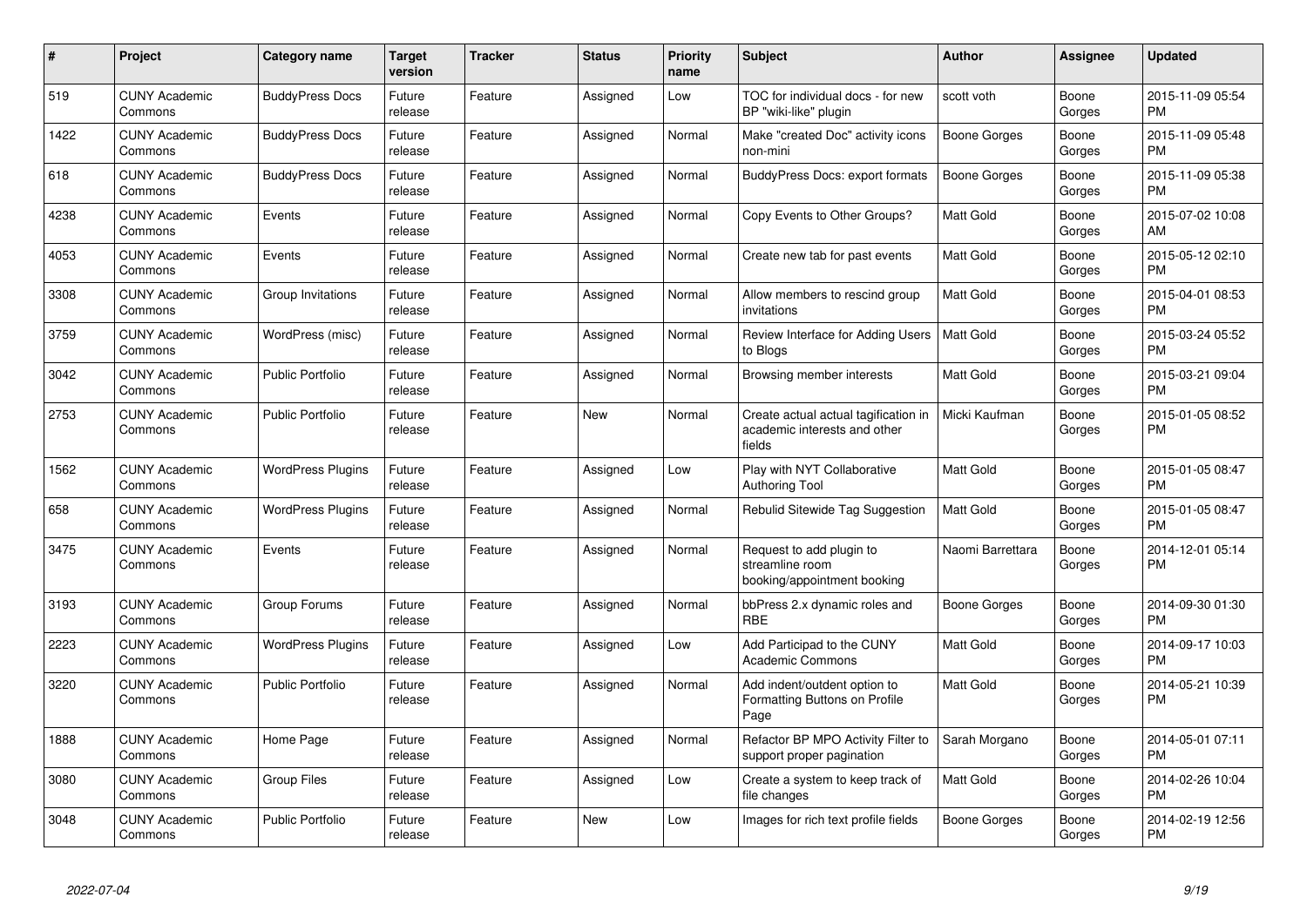| #     | <b>Project</b>                  | <b>Category name</b>    | <b>Target</b><br>version | <b>Tracker</b> | <b>Status</b>        | <b>Priority</b><br>name | <b>Subject</b>                                                       | <b>Author</b>    | Assignee           | <b>Updated</b>                |
|-------|---------------------------------|-------------------------|--------------------------|----------------|----------------------|-------------------------|----------------------------------------------------------------------|------------------|--------------------|-------------------------------|
| 1508  | <b>CUNY Academic</b><br>Commons | WordPress (misc)        | Future<br>release        | Feature        | Assigned             | Normal                  | Share login cookies across<br>mapped domains                         | Boone Gorges     | Boone<br>Gorges    | 2012-07-02 12:12<br><b>PM</b> |
| 599   | <b>CUNY Academic</b><br>Commons | BuddyPress (misc)       | Future<br>release        | Feature        | Assigned             | Normal                  | Consider adding rating plugins for<br><b>BuddyPress/BBPress</b>      | <b>Matt Gold</b> | Boone<br>Gorges    | 2011-08-22 06:50<br><b>PM</b> |
| 585   | <b>CUNY Academic</b><br>Commons | Group Forums            | Future<br>release        | Feature        | Assigned             | Normal                  | Merge Forum Topics                                                   | Sarah Morgano    | Boone<br>Gorges    | 2011-07-06 04:11<br><b>PM</b> |
| 635   | <b>CUNY Academic</b><br>Commons | BuddyPress (misc)       | Future<br>release        | Feature        | Assigned             | Normal                  | Big Blue Button -<br>Videoconferencing in Groups and<br><b>Blogs</b> | Matt Gold        | Boone<br>Gorges    | 2011-03-14 03:24<br><b>PM</b> |
| 500   | <b>CUNY Academic</b><br>Commons | BuddyPress (misc)       | Future<br>release        | Feature        | Assigned             | Normal                  | <b>Export Group Data</b>                                             | <b>Matt Gold</b> | Boone<br>Gorges    | 2010-12-19 12:09<br><b>PM</b> |
| 435   | <b>CUNY Academic</b><br>Commons | BuddyPress (misc)       | Future<br>release        | Feature        | Assigned             | Normal                  | Include Avatar Images in Forum<br><b>Post Notification Emails</b>    | <b>Matt Gold</b> | Boone<br>Gorges    | 2010-12-08 12:40<br><b>PM</b> |
| 377   | <b>CUNY Academic</b><br>Commons | BuddyPress (misc)       | Future<br>release        | Feature        | Assigned             | Normal                  | Like buttons                                                         | Matt Gold        | Boone<br>Gorges    | 2010-11-16 05:13<br><b>PM</b> |
| 58    | <b>CUNY Academic</b><br>Commons | BuddyPress (misc)       | Future<br>release        | Feature        | Assigned             | Low                     | Make member search sortable by<br>last name                          | Roberta Brody    | Boone<br>Gorges    | 2010-08-26 02:38<br><b>PM</b> |
| 10354 | <b>CUNY Academic</b><br>Commons | <b>Public Portfolio</b> | Future<br>release        | Feature        | New                  | Normal                  | Opt out of Having a Profile Page                                     | scott voth       | <b>Chris Stein</b> | 2020-05-12 10:43<br>AM        |
| 1544  | <b>CUNY Academic</b><br>Commons | Groups (misc)           | Future<br>release        | Feature        | Reporter<br>Feedback | Normal                  | Group Filtering and Sorting                                          | <b>Matt Gold</b> | <b>Chris Stein</b> | 2019-03-01 02:25<br><b>PM</b> |
| 9028  | <b>CUNY Academic</b><br>Commons | Onboarding              | Future<br>release        | Feature        | Assigned             | Normal                  | suggest groups to new members<br>during the registration process     | Matt Gold        | Chris Stein        | 2018-10-24 12:34<br><b>PM</b> |
| 2881  | <b>CUNY Academic</b><br>Commons | <b>Public Portfolio</b> | Future<br>release        | Feature        | Assigned             | Normal                  | Redesign the UX for Profiles                                         | Chris Stein      | Chris Stein        | 2016-10-13 12:45<br><b>PM</b> |
| 365   | <b>CUNY Academic</b><br>Commons | WordPress (misc)        | Future<br>release        | Feature        | Assigned             | Normal                  | <b>Create Mouseover Tooltips</b><br>throughout Site                  | Matt Gold        | <b>Chris Stein</b> | 2015-11-09 06:18<br><b>PM</b> |
| 3770  | <b>CUNY Academic</b><br>Commons | <b>Public Portfolio</b> | Future<br>release        | Feature        | Assigned             | Normal                  | Improve Layout/Formatting of<br>Positions Area on Public Portfolios  | Matt Gold        | Chris Stein        | 2015-04-01 09:17<br><b>PM</b> |
| 2754  | <b>CUNY Academic</b><br>Commons | Design                  | Future<br>release        | Feature        | Assigned             | Normal                  | Determine strategy for CAC logo<br>handling in top header            | Micki Kaufman    | Chris Stein        | 2015-01-05 08:53<br><b>PM</b> |
| 2832  | <b>CUNY Academic</b><br>Commons | <b>Public Portfolio</b> | Future<br>release        | Feature        | Assigned             | Normal                  | Improve interface for (not)<br>auto-linking profile fields           | Boone Gorges     | <b>Chris Stein</b> | 2015-01-05 08:52<br><b>PM</b> |
| 3330  | <b>CUNY Academic</b><br>Commons | My Commons              | Future<br>release        | Feature        | Assigned             | Normal                  | "Commons Information" tool                                           | Boone Gorges     | Chris Stein        | 2014-09-22 08:46<br><b>PM</b> |
| 3354  | <b>CUNY Academic</b><br>Commons | <b>Group Files</b>      | Future<br>release        | Feature        | Assigned             | Low                     | Allow Group Download of Multiple<br><b>Selected Files</b>            | <b>Matt Gold</b> | Chris Stein        | 2014-08-01 08:50<br>AM        |
| 13199 | <b>CUNY Academic</b><br>Commons | Group Forums            | Future<br>release        | Feature        | <b>New</b>           | Normal                  | Favoring Groups over bbPress<br>plugin                               | Colin McDonald   | Colin<br>McDonald  | 2021-11-19 12:28<br><b>PM</b> |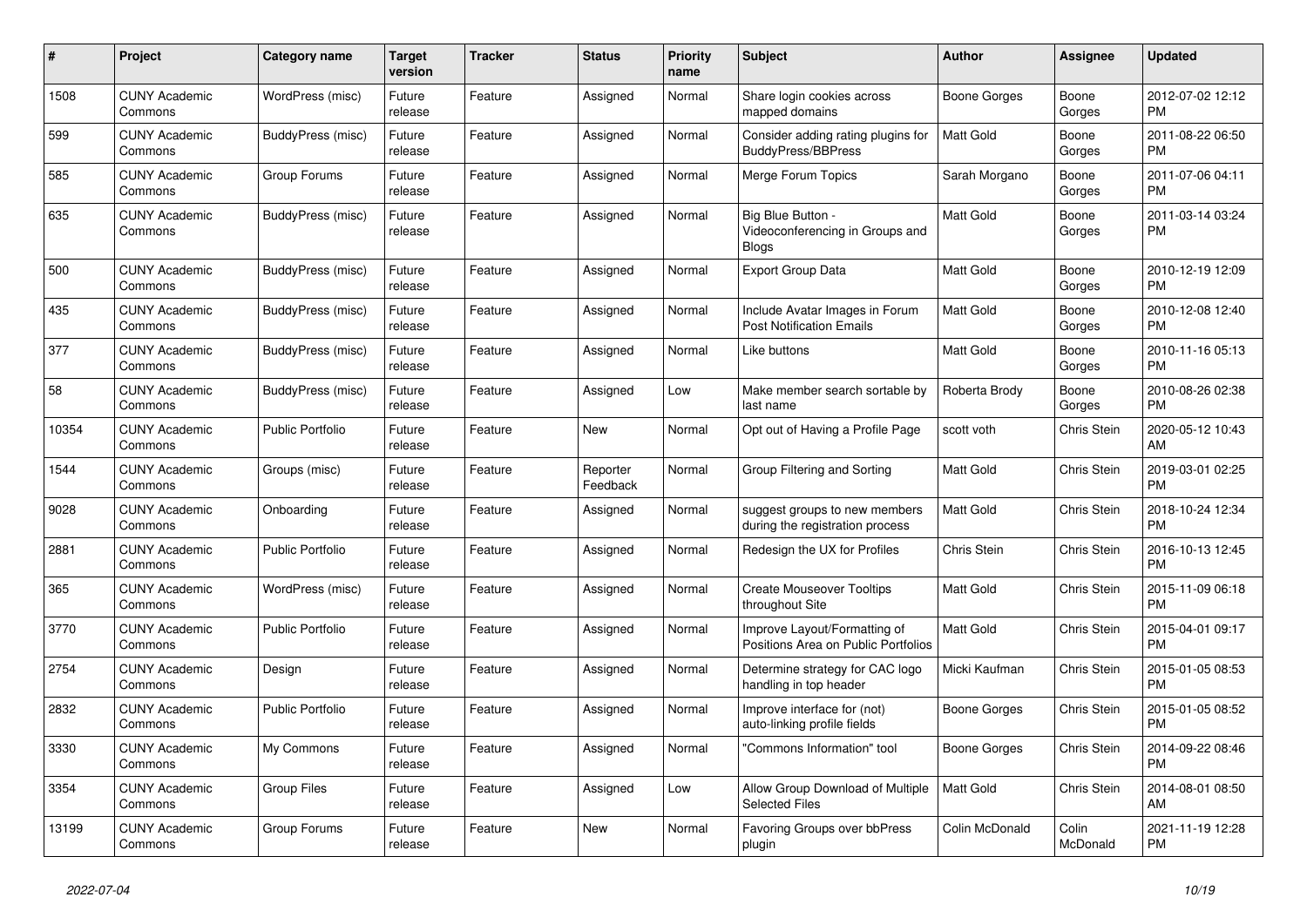| #     | Project                                                                 | <b>Category name</b>           | <b>Target</b><br>version | <b>Tracker</b> | <b>Status</b>        | <b>Priority</b><br>name | Subject                                                                               | <b>Author</b>           | <b>Assignee</b>     | <b>Updated</b>                |
|-------|-------------------------------------------------------------------------|--------------------------------|--------------------------|----------------|----------------------|-------------------------|---------------------------------------------------------------------------------------|-------------------------|---------------------|-------------------------------|
| 412   | <b>CUNY Academic</b><br>Commons                                         | <b>WordPress Themes</b>        | Future<br>release        | Feature        | Assigned             | Normal                  | <b>Featured Themes</b>                                                                | <b>Matt Gold</b>        | Dominic<br>Giglio   | 2015-01-05 08:44<br>PM.       |
| 1983  | <b>CUNY Academic</b><br>Commons                                         | Home Page                      | Future<br>release        | Feature        | Assigned             | Low                     | Media Library integration with<br>Featured Content plugin                             | <b>Boone Gorges</b>     | Dominic<br>Giglio   | 2014-03-17 10:34<br>AM.       |
| 940   | <b>CUNY Academic</b><br>Commons                                         | Redmine                        | Future<br>release        | Feature        | Assigned             | Low                     | Communication with users after<br>releases                                            | Matt Gold               | Dominic<br>Giglio   | 2012-09-09 04:36<br><b>PM</b> |
| 12062 | AD/O365 Transition<br>from NonMatric to<br><b>Matriculated Students</b> |                                |                          | Feature        | In Progress          | Normal                  | create solution and console<br>project                                                | Emilio Rodriguez        | Emilio<br>Rodriguez | 2019-11-12 03:56<br>PM        |
| 13891 | <b>CUNY Academic</b><br>Commons                                         | Internal Tools and<br>Workflow | 2.1.0                    | Feature        | New                  | Normal                  | Migrate automated linting to<br>GitHub Actions                                        | Boone Gorges            | Jeremy Felt         | 2022-06-29 11:13<br>AM        |
| 15194 | <b>CUNY Academic</b><br>Commons                                         | Internal Tools and<br>Workflow | 2.1.0                    | Feature        | New                  | Normal                  | PHPCS sniff for un-restored<br>switch to blog() calls                                 | Boone Gorges            | Jeremy Felt         | 2022-05-26 10:45<br>AM        |
| 12446 | <b>CUNY Academic</b><br>Commons                                         | Groups (misc)                  | Future<br>release        | Feature        | Reporter<br>Feedback | Normal                  | Toggle default site to group forum<br>posting                                         | Laurie Hurson           | Laurie Hurson       | 2020-03-10 11:57<br>AM.       |
| 11517 | <b>CUNY Academic</b><br>Commons                                         |                                | Not tracked              | Feature        | Assigned             | Normal                  | wp-accessibility plugin should not<br>strip 'target="_blank"' by default              | Boone Gorges            | Laurie Hurson       | 2019-09-24 09:57<br>AM.       |
| 6078  | <b>CUNY Academic</b><br>Commons                                         | Blogs (BuddyPress)             | Future<br>release        | Feature        | <b>New</b>           | Normal                  | <b>Explore Adding Network Blog</b><br>Metadata Plugin                                 | Luke Waltzer            | Luke Waltzer        | 2016-10-11 10:29<br><b>PM</b> |
| 5955  | <b>CUNY Academic</b><br>Commons                                         | Outreach                       | Future<br>release        | Feature        | Assigned             | Normal                  | Create auto-newsletter for<br>commons members                                         | <b>Matt Gold</b>        | Luke Waltzer        | 2016-08-30 10:34<br>AM        |
| 8211  | <b>CUNY Academic</b><br>Commons                                         | <b>WordPress Themes</b>        | Future<br>release        | Feature        | <b>New</b>           | Normal                  | Theme Suggestions: Material<br>Design-Inspired Themes                                 | Margaret Galvan         | Margaret<br>Galvan  | 2017-08-07 02:48<br><b>PM</b> |
| 7828  | <b>CUNY Academic</b><br>Commons                                         |                                | Not tracked              | Feature        | Assigned             | Normal                  | Theme Assessment 2017                                                                 | Margaret Galvan         | Margaret<br>Galvan  | 2017-05-02 10:41<br><b>PM</b> |
| 9420  | <b>CUNY Academic</b><br>Commons                                         | cuny.is                        | Not tracked              | Feature        | New                  | Normal                  | Request for http://cuny.is/streams                                                    | Raffi<br>Khatchadourian | Marilyn<br>Weber    | 2018-04-02 10:08<br>AM        |
| 8837  | <b>CUNY Academic</b><br>Commons                                         |                                | Not tracked              | Feature        | Assigned             | Normal                  | Create a form to request info from<br>people requesting premium<br>themes and plugins | <b>Matt Gold</b>        | Marilyn<br>Weber    | 2017-11-14 03:35<br><b>PM</b> |
| 8898  | <b>CUNY Academic</b><br>Commons                                         | Social Paper                   | Not tracked              | Feature        | Assigned             | Normal                  | Usage data on docs and social<br>paper                                                | <b>Matt Gold</b>        | Matt Gold           | 2017-11-16 11:32<br>AM.       |
| 8498  | <b>CUNY Academic</b><br>Commons                                         | <b>WordPress Plugins</b>       | Future<br>release        | Feature        | New                  | Low                     | <b>Gravity Forms Email Users</b>                                                      | Raffi<br>Khatchadourian | Matt Gold           | 2017-10-13 12:58<br><b>PM</b> |
| 3657  | <b>CUNY Academic</b><br>Commons                                         | WordPress (misc)               | Not tracked              | Feature        | New                  | Normal                  | Create alert for GC email<br>addresses                                                | Matt Gold               | Matt Gold           | 2016-04-14 11:29<br><b>PM</b> |
| 370   | <b>CUNY Academic</b><br>Commons                                         | Registration                   | Future<br>release        | Feature        | Assigned             | High                    | <b>Guest Accounts</b>                                                                 | Matt Gold               | Matt Gold           | 2015-04-09 09:33<br><b>PM</b> |
| 2573  | <b>NYCDH Community</b><br>Site                                          |                                |                          | Feature        | Reporter<br>Feedback | Normal                  | Add dh_nyc twitter list feed to site                                                  | <b>Mark Newton</b>      | Matt Gold           | 2013-05-16 11:42<br><b>PM</b> |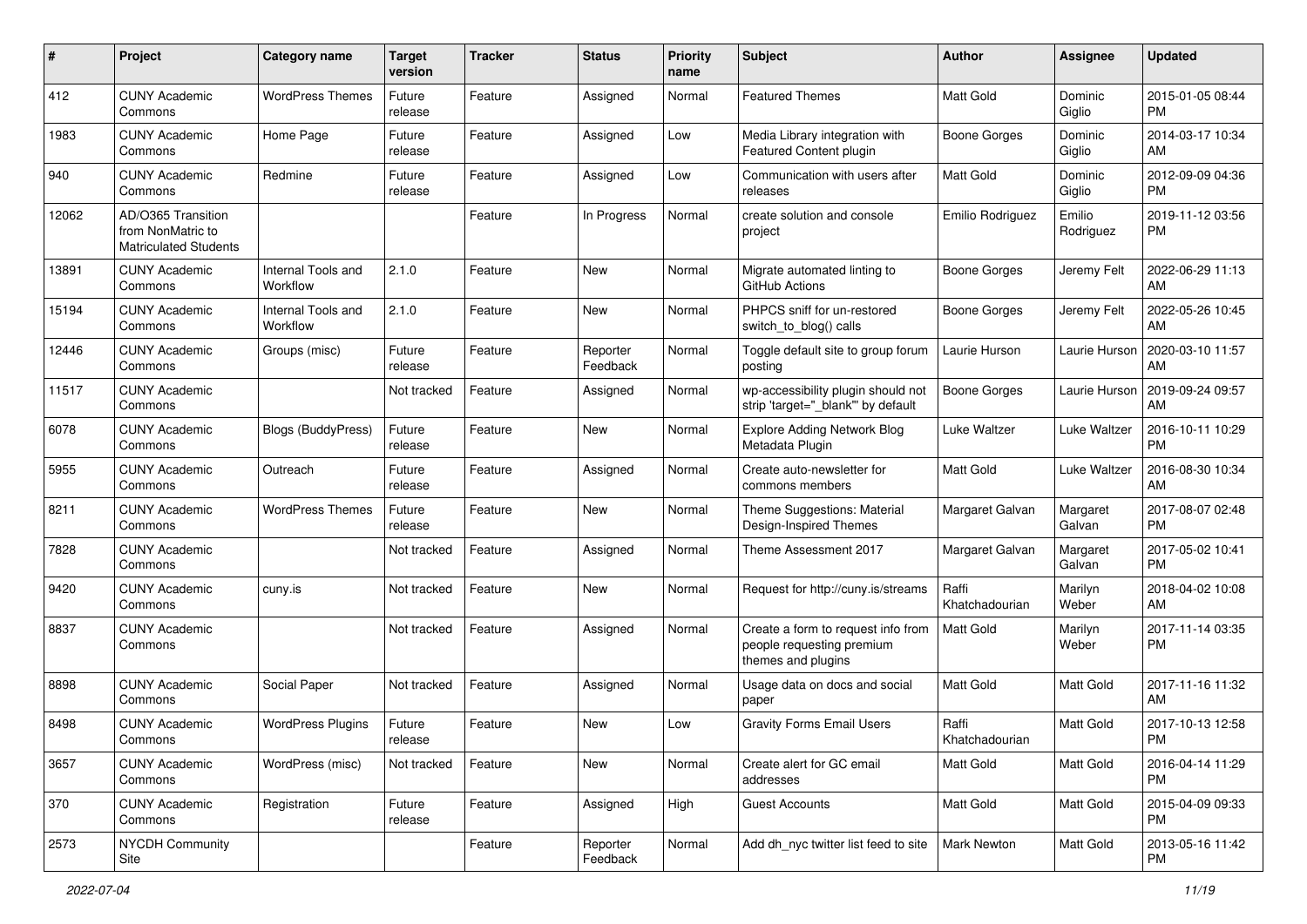| #     | Project                         | <b>Category name</b>       | <b>Target</b><br>version | <b>Tracker</b> | <b>Status</b>        | Priority<br>name | <b>Subject</b>                                                                | Author              | <b>Assignee</b>       | <b>Updated</b>                |
|-------|---------------------------------|----------------------------|--------------------------|----------------|----------------------|------------------|-------------------------------------------------------------------------------|---------------------|-----------------------|-------------------------------|
| 8902  | <b>CUNY Academic</b><br>Commons | Design                     | Not tracked              | Feature        | Assigned             | Normal           | Report back on research on<br><b>BuddyPress themes</b>                        | <b>Matt Gold</b>    | Michael Smith         | 2017-11-10 12:31<br><b>PM</b> |
| 13358 | <b>CUNY Academic</b><br>Commons | Group Forums               | Future<br>release        | Feature        | New                  | Normal           | Improved UI for group forum<br>threading settings                             | <b>Boone Gorges</b> | Raymond<br>Hoh        | 2021-11-19 12:27<br><b>PM</b> |
| 7115  | <b>CUNY Academic</b><br>Commons | Groups (misc)              | Future<br>release        | Feature        | Reporter<br>Feedback | Normal           | make licensing info clear during<br>group creation                            | Matt Gold           | Raymond<br>Hoh        | 2020-12-08 11:32<br>AM        |
| 5016  | <b>CUNY Academic</b><br>Commons | Events                     | Future<br>release        | Feature        | Assigned             | Low              | Allow comments to be posted on<br>events                                      | <b>Matt Gold</b>    | Raymond<br>Hoh        | 2019-03-01 02:23<br><b>PM</b> |
| 10659 | <b>CUNY Academic</b><br>Commons | Group Forums               | Future<br>release        | Feature        | Assigned             | Normal           | Post to multiple groups via email                                             | <b>Matt Gold</b>    | Raymond<br>Hoh        | 2018-11-15 12:54<br>AM        |
| 8976  | <b>CUNY Academic</b><br>Commons | Reply By Email             | Not tracked              | Feature        | Assigned             | Normal           | Package RBE new topics posting?                                               | <b>Matt Gold</b>    | Raymond<br>Hoh        | 2017-12-04 02:34<br><b>PM</b> |
| 333   | <b>CUNY Academic</b><br>Commons | <b>Email Notifications</b> | Future<br>release        | Feature        | Assigned             | Low              | Delay Forum Notification Email<br>Delivery Until After Editing Period<br>Ends | <b>Matt Gold</b>    | Raymond<br>Hoh        | 2015-11-09 06:01<br><b>PM</b> |
| 1192  | <b>CUNY Academic</b><br>Commons | <b>Group Files</b>         | Future<br>release        | Feature        | Assigned             | Low              | When posting group files, allow<br>users to add a category without<br>saving  | Matt Gold           | Raymond<br>Hoh        | 2015-11-09 05:53<br><b>PM</b> |
| 3517  | <b>CUNY Academic</b><br>Commons | My Commons                 | Future<br>release        | Feature        | Assigned             | Normal           | Mute/Unmute My Commons<br>updates                                             | <b>Matt Gold</b>    | Raymond<br>Hoh        | 2015-11-09 01:19<br><b>PM</b> |
| 3192  | <b>CUNY Academic</b><br>Commons | Group Forums               | Future<br>release        | Feature        | Assigned             | Normal           | Customizable forum views for<br>bbPress 2.x group forums                      | <b>Boone Gorges</b> | Raymond<br>Hoh        | 2015-11-09 12:47<br><b>PM</b> |
| 3536  | <b>CUNY Academic</b><br>Commons | My Commons                 | Future<br>release        | Feature        | Assigned             | Normal           | Infinite Scroll on My Commons<br>page                                         | <b>Matt Gold</b>    | Raymond<br>Hoh        | 2015-04-13 04:42<br><b>PM</b> |
| 3662  | <b>CUNY Academic</b><br>Commons | <b>SEO</b>                 | Future<br>release        | Feature        | Assigned             | Normal           | Duplicate Content/SEO/Google<br>issues                                        | <b>Matt Gold</b>    | Raymond<br>Hoh        | 2015-04-13 04:37<br><b>PM</b> |
| 2571  | <b>NYCDH Community</b><br>Site  |                            |                          | Feature        | Assigned             | Normal           | Add Google custom search box to<br>homepage                                   | Mark Newton         | Raymond<br>Hoh        | 2013-05-18 07:49<br><b>PM</b> |
| 2574  | <b>NYCDH Community</b><br>Site  |                            |                          | Feature        | Assigned             | Normal           | Add Way to Upload Files to<br>Groups                                          | Mark Newton         | Raymond<br><b>Hoh</b> | 2013-05-18 07:46<br><b>PM</b> |
| 497   | <b>CUNY Academic</b><br>Commons | <b>WordPress Plugins</b>   | Future<br>release        | Feature        | Assigned             | Normal           | Drag and Drop Ordering on<br>Gallery Post Plugin                              | <b>Matt Gold</b>    | Ron Rennick           | 2015-11-09 06:18<br><b>PM</b> |
| 5050  | <b>CUNY Academic</b><br>Commons | Social Paper               | Future<br>release        | Feature        | New                  | Low              | Making comments visible in SP<br>editing mode (SP suggestion #1)              | Marilyn Weber       | Samantha<br>Raddatz   | 2019-09-17 11:10<br>PM        |
| 5053  | <b>CUNY Academic</b><br>Commons | Social Paper               | Future<br>release        | Feature        | New                  | Low              | Scrollable menu to add readers<br>(SP suggestion #4)                          | Marilyn Weber       | Samantha<br>Raddatz   | 2016-04-21 05:21<br><b>PM</b> |
| 5397  | <b>CUNY Academic</b><br>Commons | Social Paper               | Future<br>release        | Feature        | New                  | Normal           | frustrating to have to<br>enable/disable in SP                                | Marilyn Weber       | Samantha<br>Raddatz   | 2016-04-20 03:39<br><b>PM</b> |
| 5225  | <b>CUNY Academic</b><br>Commons | Registration               | Future<br>release        | Feature        | Assigned             | Normal           | On-boarding Issues                                                            | Luke Waltzer        | Samantha<br>Raddatz   | 2016-02-12 02:58<br><b>PM</b> |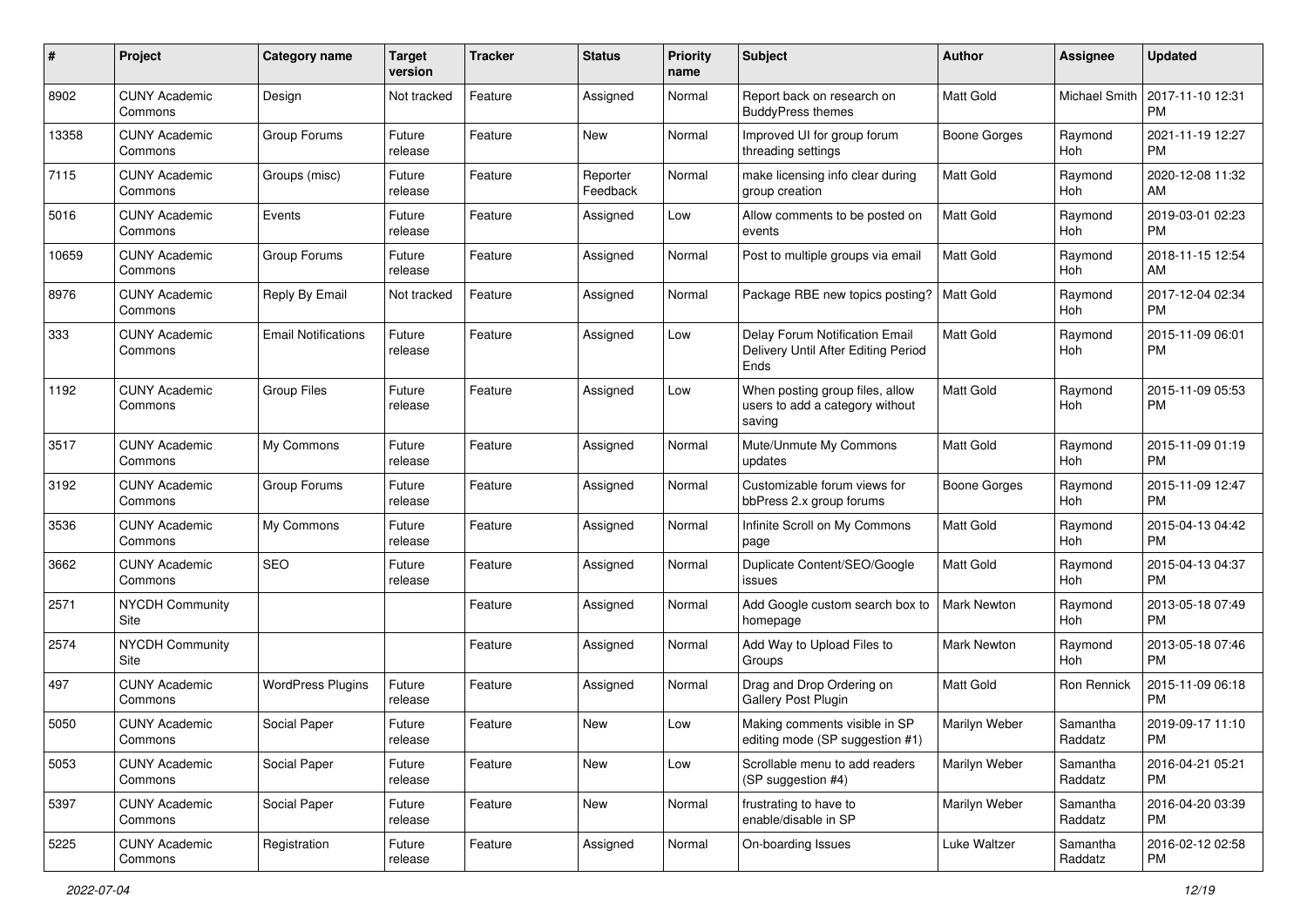| #     | Project                         | Category name      | <b>Target</b><br>version | <b>Tracker</b> | <b>Status</b>        | <b>Priority</b><br>name | <b>Subject</b>                                                                                                                                        | <b>Author</b>          | <b>Assignee</b>     | <b>Updated</b>                |
|-------|---------------------------------|--------------------|--------------------------|----------------|----------------------|-------------------------|-------------------------------------------------------------------------------------------------------------------------------------------------------|------------------------|---------------------|-------------------------------|
| 5058  | <b>CUNY Academic</b><br>Commons | Social Paper       | Future<br>release        | Feature        | <b>New</b>           | Low                     | Can there be a clearer signal that<br>even when comments have<br>already been made you add<br>comments by clicking on the side?<br>(SP suggestion #5) | Marilyn Weber          | Samantha<br>Raddatz | 2016-02-11 10:24<br><b>PM</b> |
| 1105  | <b>CUNY Academic</b><br>Commons | WordPress (misc)   | Future<br>release        | Feature        | Assigned             | Normal                  | Rephrase Blog Privacy Options                                                                                                                         | <b>Matt Gold</b>       | Samantha<br>Raddatz | 2015-11-09 06:19<br><b>PM</b> |
| 1456  | <b>CUNY Academic</b><br>Commons | Group Invitations  | Future<br>release        | Feature        | Reporter<br>Feedback | Low                     | Invite to Group Button from Profile<br>Field                                                                                                          | <b>Matt Gold</b>       | Samantha<br>Raddatz | 2015-11-09 05:59<br><b>PM</b> |
| 481   | <b>CUNY Academic</b><br>Commons | Groups (misc)      | Future<br>release        | Feature        | Assigned             | Normal                  | ability to archive inactive groups<br>and blogs                                                                                                       | Michael Mandiberg      | Samantha<br>Raddatz | 2015-11-09 05:56<br><b>PM</b> |
| 653   | <b>CUNY Academic</b><br>Commons | Group Blogs        | Future<br>release        | Feature        | Assigned             | Normal                  | Redesign Integration of Groups<br>and Blogs                                                                                                           | Matt Gold              | Samantha<br>Raddatz | 2015-11-09 05:40<br><b>PM</b> |
| 310   | <b>CUNY Academic</b><br>Commons | BuddyPress (misc)  | Future<br>release        | Feature        | Assigned             | Low                     | Friend Request Email                                                                                                                                  | Matt Gold              | Samantha<br>Raddatz | 2015-11-09 05:08<br><b>PM</b> |
| 308   | <b>CUNY Academic</b><br>Commons | Registration       | Future<br>release        | Feature        | <b>New</b>           | Normal                  | Group recommendations for<br>signup process                                                                                                           | Boone Gorges           | Samantha<br>Raddatz | 2015-11-09 05:07<br><b>PM</b> |
| 3473  | <b>CUNY Academic</b><br>Commons | User Experience    | Future<br>release        | Feature        | Assigned             | Normal                  | Commons profile: Add help info<br>about "Positions" replacing "title"                                                                                 | Keith Miyake           | Samantha<br>Raddatz | 2015-11-09 02:28<br><b>PM</b> |
| 3458  | <b>CUNY Academic</b><br>Commons | Groups (misc)      | Future<br>release        | Feature        | Assigned             | Normal                  | Filter Members of Group by<br>Campus                                                                                                                  | Michael Smith          | Samantha<br>Raddatz | 2014-09-26 08:32<br>PM        |
| 14787 | <b>CUNY Academic</b><br>Commons | Plugin Packages    | Future<br>release        | Feature        | New                  | Normal                  | Creating a "Design" plugin<br>package                                                                                                                 | Laurie Hurson          | scott voth          | 2022-04-27 04:56<br><b>PM</b> |
| 14394 | <b>CUNY Academic</b><br>Commons |                    | Not tracked              | Feature        | <b>New</b>           | Normal                  | Commons News Site - redesign                                                                                                                          | scott voth             | scott voth          | 2021-09-14 10:46<br>AM        |
| 9908  | <b>CUNY Academic</b><br>Commons |                    | Not tracked              | Feature        | <b>New</b>           | Normal                  | Is it possible to send email<br>updates to users (or an email<br>address not on the list) for only a<br>single page AFTER being<br>prompted?          | <b>Michael Shields</b> | scott voth          | 2018-06-11 01:34<br><b>PM</b> |
| 6115  | <b>CUNY Academic</b><br>Commons | Publicity          | Not tracked              | Feature        | Assigned             | Normal                  | create digital signage for GC                                                                                                                         | <b>Matt Gold</b>       | scott voth          | 2016-10-11 10:09<br><b>PM</b> |
| 11789 | <b>CUNY Academic</b><br>Commons | Courses            | Future<br>release        | Feature        | New                  | Normal                  | Ability to remove item from<br>Courses list                                                                                                           | Laurie Hurson          | Sonja Leix          | 2019-09-24 12:28<br><b>PM</b> |
| 11834 | <b>CUNY Academic</b><br>Commons | <b>Group Files</b> | Future<br>release        | Feature        | <b>New</b>           | Normal                  | Improved tools for managing<br>group file folders                                                                                                     | Boone Gorges           | Sonja Leix          | 2019-09-06 03:55<br><b>PM</b> |
| 4635  | <b>CUNY Academic</b><br>Commons | Authentication     | Future<br>release        | Feature        | <b>New</b>           | Normal                  | Allow non-WP authentication                                                                                                                           | Boone Gorges           | Sonja Leix          | 2019-03-01 02:05<br><b>PM</b> |
| 9643  | <b>CUNY Academic</b><br>Commons | Publicity          | Not tracked              | Feature        | <b>New</b>           | Normal                  | Create a page on the Commons<br>for logos etc.                                                                                                        | Stephen Real           | Stephen Real        | 2018-04-24 10:53<br>AM        |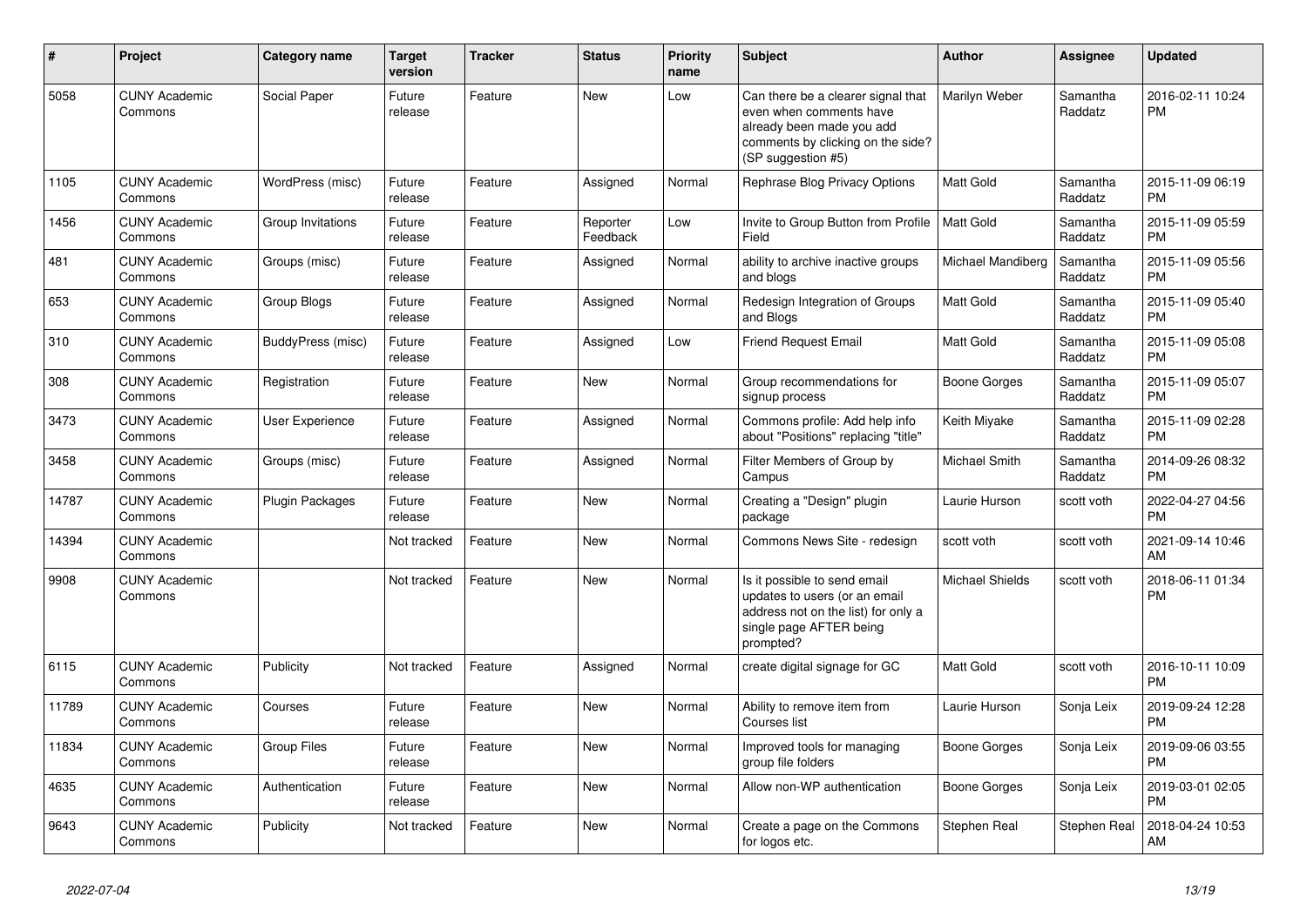| #     | Project                         | <b>Category name</b>    | <b>Target</b><br>version | <b>Tracker</b> | <b>Status</b>        | <b>Priority</b><br>name | <b>Subject</b>                                                    | <b>Author</b>    | Assignee            | <b>Updated</b>                |
|-------|---------------------------------|-------------------------|--------------------------|----------------|----------------------|-------------------------|-------------------------------------------------------------------|------------------|---------------------|-------------------------------|
| 5316  | <b>CUNY Academic</b><br>Commons | <b>User Experience</b>  | Future<br>release        | Feature        | Assigned             | Normal                  | Prompt user email address<br>updates                              | <b>Matt Gold</b> | Stephen Real        | 2016-12-21 03:30<br><b>PM</b> |
| 6426  | <b>CUNY Academic</b><br>Commons | Spam/Spam<br>Prevention | Future<br>release        | Feature        | Assigned             | Normal                  | Force captcha on all comments?                                    | <b>Matt Gold</b> | Tahir Butt          | 2016-10-24 02:06<br><b>PM</b> |
| 1423  | <b>CUNY Academic</b><br>Commons | BuddyPress (misc)       | Future<br>release        | Feature        | Assigned             | Low                     | Show an avatar for pingback<br>comment activity items             | Boone Gorges     | <b>Tahir Butt</b>   | 2016-10-24 12:03<br><b>PM</b> |
| 3090  | <b>CUNY Academic</b><br>Commons | Twitter page            | Future<br>release        | Feature        | Assigned             | Normal                  | Prevent Retweets from showing<br>up on Commons twitter page       | <b>Matt Gold</b> | <b>Tahir Butt</b>   | 2016-10-24 11:31<br>AM        |
| 5581  | <b>CUNY Academic</b><br>Commons | Analytics               | Future<br>release        | Feature        | Assigned             | Normal                  | <b>Explore alternatives to Google</b><br>Analytics                | <b>Matt Gold</b> | Valerie<br>Townsend | 2020-04-17 03:12<br><b>PM</b> |
| 5679  | <b>CUNY Academic</b><br>Commons | Analytics               | Not tracked              | Feature        | <b>New</b>           | Normal                  | Logged In Users for GA                                            | Valerie Townsend | Valerie<br>Townsend | 2016-06-11 09:49<br>AM        |
| 15169 | <b>CUNY Academic</b><br>Commons |                         | 2.0.3                    | Support        | Reporter<br>Feedback | Normal                  | new Prelude website zipfiles for<br>custom theme and other files. | Marilyn Weber    |                     | 2022-06-29 11:32<br>AM        |
| 15655 | <b>CUNY Academic</b><br>Commons |                         | 2.0.3                    | Support        | Reporter<br>Feedback | Normal                  | Event Aggregator plugin?                                          | Marilyn Weber    |                     | 2022-06-29 11:32<br>AM        |
| 16099 | <b>CUNY Academic</b><br>Commons |                         |                          | Support        | Reporter<br>Feedback | Normal                  | request for Newsletter Glue                                       | Marilyn Weber    |                     | 2022-05-13 12:14<br><b>PM</b> |
| 15685 | <b>CUNY Academic</b><br>Commons |                         |                          | Support        | New                  | High                    | problem with chrome?                                              | Marilyn Weber    |                     | 2022-04-25 03:40<br><b>PM</b> |
| 15816 | <b>CUNY Academic</b><br>Commons |                         | Not tracked              | Support        | <b>New</b>           | Normal                  | slow loading at SPS                                               | Marilyn Weber    |                     | 2022-04-05 01:26<br><b>PM</b> |
| 15565 | <b>CUNY Academic</b><br>Commons |                         |                          | Support        | <b>New</b>           | Normal                  | Events - send updates to an email<br>listserv                     | Marilyn Weber    |                     | 2022-03-10 01:06<br><b>PM</b> |
| 15370 | <b>CUNY Academic</b><br>Commons |                         |                          | Support        | Reporter<br>Feedback | Normal                  | All-in-One Event Calendar?                                        | Marilyn Weber    |                     | 2022-02-17 11:03<br>AM        |
| 15176 | <b>CUNY Academic</b><br>Commons |                         | Not tracked              | Support        | Reporter<br>Feedback | Normal                  | Archiving Q Writing & Old<br>Wordpress Sites on the Commons       | Laurie Hurson    |                     | 2022-02-08 10:28<br>AM        |
| 15260 | <b>CUNY Academic</b><br>Commons |                         |                          | Support        | Reporter<br>Feedback | Normal                  | Diacritical markings   European<br><b>Stages</b>                  | Marilyn Weber    |                     | 2022-02-04 08:16<br>AM        |
| 15045 | <b>CUNY Academic</b><br>Commons |                         |                          | Support        | New                  | Normal                  | no result for KCeL in the search<br>box on the commons            | Marilyn Weber    |                     | 2021-12-10 11:29<br>AM        |
| 14911 | <b>CUNY Academic</b><br>Commons | <b>WordPress Themes</b> | Not tracked              | Support        | New                  | Normal                  | Twentytwentyone theme                                             | Marilyn Weber    |                     | 2021-10-28 10:37<br>AM        |
| 14900 | <b>CUNY Academic</b><br>Commons |                         | Not tracked              | Support        | Reporter<br>Feedback | Normal                  | previous theme?                                                   | Marilyn Weber    |                     | 2021-10-25 10:31<br>AM        |
| 14842 | <b>CUNY Academic</b><br>Commons |                         | Not tracked              | Support        | Reporter<br>Feedback | Normal                  | Question about widgets and block<br>editor                        | Gina Cherry      |                     | 2021-10-06 03:01<br><b>PM</b> |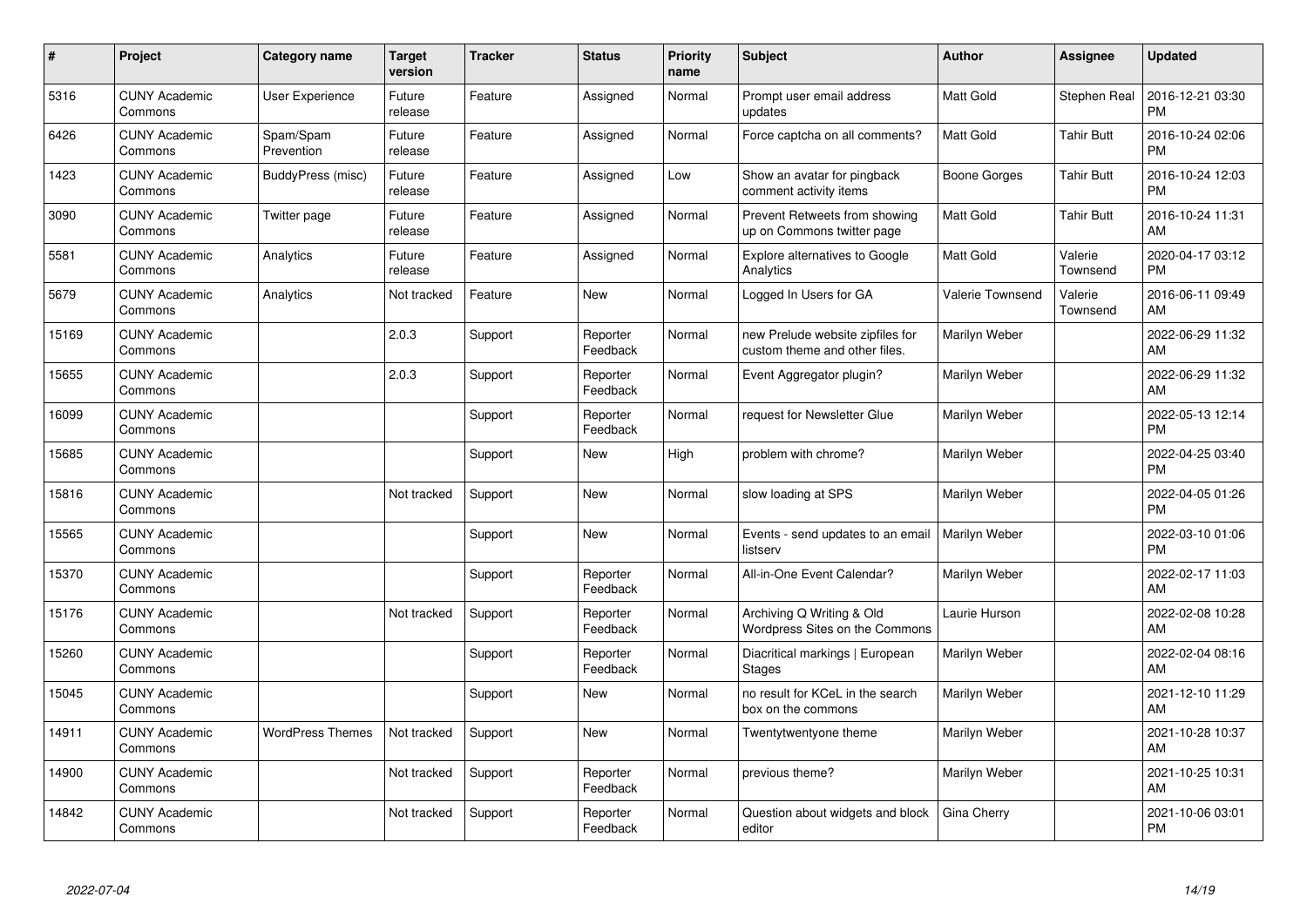| #     | Project                         | <b>Category name</b>      | <b>Target</b><br>version | <b>Tracker</b> | <b>Status</b>        | <b>Priority</b><br>name | <b>Subject</b>                                                   | <b>Author</b>        | Assignee | <b>Updated</b>                |
|-------|---------------------------------|---------------------------|--------------------------|----------------|----------------------|-------------------------|------------------------------------------------------------------|----------------------|----------|-------------------------------|
| 14784 | <b>CUNY Academic</b><br>Commons |                           |                          | Support        | Reporter<br>Feedback | Normal                  | User report of logo problem when<br>using Customizer theme       | Marilyn Weber        |          | 2021-09-17 10:25<br>AM        |
| 14538 | <b>CUNY Academic</b><br>Commons |                           | Not tracked              | Support        | Reporter<br>Feedback | Normal                  | <b>Weebly To Commons</b>                                         | Laurie Hurson        |          | 2021-09-14 10:47<br>AM        |
| 14398 | <b>CUNY Academic</b><br>Commons |                           | Not tracked              | Support        | Reporter<br>Feedback | Normal                  | Events plug-in notification problem                              | Marilyn Weber        |          | 2021-05-11 11:21<br>AM        |
| 14074 | <b>CUNY Academic</b><br>Commons | WordPress (misc)          | Not tracked              | Support        | Reporter<br>Feedback | Normal                  | page password protection problem                                 | Marilyn Weber        |          | 2021-03-02 11:03<br>AM        |
| 13975 | <b>CUNY Academic</b><br>Commons | Social Paper              | Not tracked              | Support        | Reporter<br>Feedback | Normal                  | can't approve comments on Social<br>Paper paper                  | Marilyn Weber        |          | 2021-02-12 09:33<br>AM        |
| 13255 | <b>CUNY Academic</b><br>Commons |                           | Not tracked              | Support        | Reporter<br>Feedback | Normal                  | Accessibility problems                                           | Marilyn Weber        |          | 2020-09-01 05:48<br><b>PM</b> |
| 13034 | <b>CUNY Academic</b><br>Commons |                           | Not tracked              | Support        | Reporter<br>Feedback | Normal                  | a site is asking people to join the<br>Commons to get a download | Marilyn Weber        |          | 2020-07-12 07:23<br>AM        |
| 12352 | <b>CUNY Academic</b><br>Commons |                           | Not tracked              | Support        | <b>New</b>           | Normal                  | "posts list" page builder block<br>option                        | Marilyn Weber        |          | 2020-02-03 01:29<br><b>PM</b> |
| 12350 | <b>CUNY Academic</b><br>Commons | <b>Blogs (BuddyPress)</b> | Not tracked              | Support        | Reporter<br>Feedback | Normal                  | URL creation problem                                             | Marilyn Weber        |          | 2020-02-03 11:27<br>AM        |
| 12328 | <b>CUNY Academic</b><br>Commons |                           | Not tracked              | Support        | New                  | Normal                  | Sign up Code for Non-CUNY<br>Faculty                             | Laurie Hurson        |          | 2020-01-28 10:25<br>AM        |
| 11519 | <b>CUNY Academic</b><br>Commons |                           | Not tracked              | Support        | Assigned             | Normal                  | comment option not appearing                                     | Marilyn Weber        |          | 2019-09-24 10:28<br>AM        |
| 11848 | <b>CUNY Academic</b><br>Commons |                           | Not tracked              | Support        | Hold                 | Normal                  | a Dean of Faculty wants to share<br>a large file                 | Marilyn Weber        |          | 2019-09-24 08:44<br>AM        |
| 11788 | <b>CUNY Academic</b><br>Commons | <b>WordPress Plugins</b>  | Future<br>release        | Support        | Reporter<br>Feedback | Normal                  | Plugin Request - Browse Aloud                                    | scott voth           |          | 2019-09-24 08:42<br>AM        |
| 10273 | <b>CUNY Academic</b><br>Commons | Registration              | Not tracked              | Support        | Reporter<br>Feedback | Normal                  | users combining CF and campus<br>address                         | Marilyn Weber        |          | 2019-09-18 10:58<br>AM        |
| 11787 | <b>CUNY Academic</b><br>Commons |                           | Not tracked              | Support        | Reporter<br>Feedback | Normal                  | automated comments notifications<br>on ZenDesk                   | <b>Marilyn Weber</b> |          | 2019-08-26 06:18<br><b>PM</b> |
| 11771 | <b>CUNY Academic</b><br>Commons |                           | Not tracked              | Support        | Reporter<br>Feedback | Normal                  | post displays in sections                                        | Marilyn Weber        |          | 2019-08-20 10:34<br>AM        |
| 11509 | <b>CUNY Academic</b><br>Commons |                           | Not tracked              | Support        | Reporter<br>Feedback | Normal                  | deleted Page causing a Menu<br>problem?                          | Marilyn Weber        |          | 2019-06-04 09:54<br>AM        |
| 10982 | <b>CUNY Academic</b><br>Commons | Domain Mapping            | Not tracked              | Support        | Reporter<br>Feedback | Normal                  | <b>CNAME</b> question                                            | scott voth           |          | 2019-01-22 04:29<br><b>PM</b> |
| 10657 | <b>CUNY Academic</b><br>Commons |                           | Not tracked              | Support        | Reporter<br>Feedback | Normal                  | child theme problems                                             | Marilyn Weber        |          | 2018-11-08 01:19<br>PM        |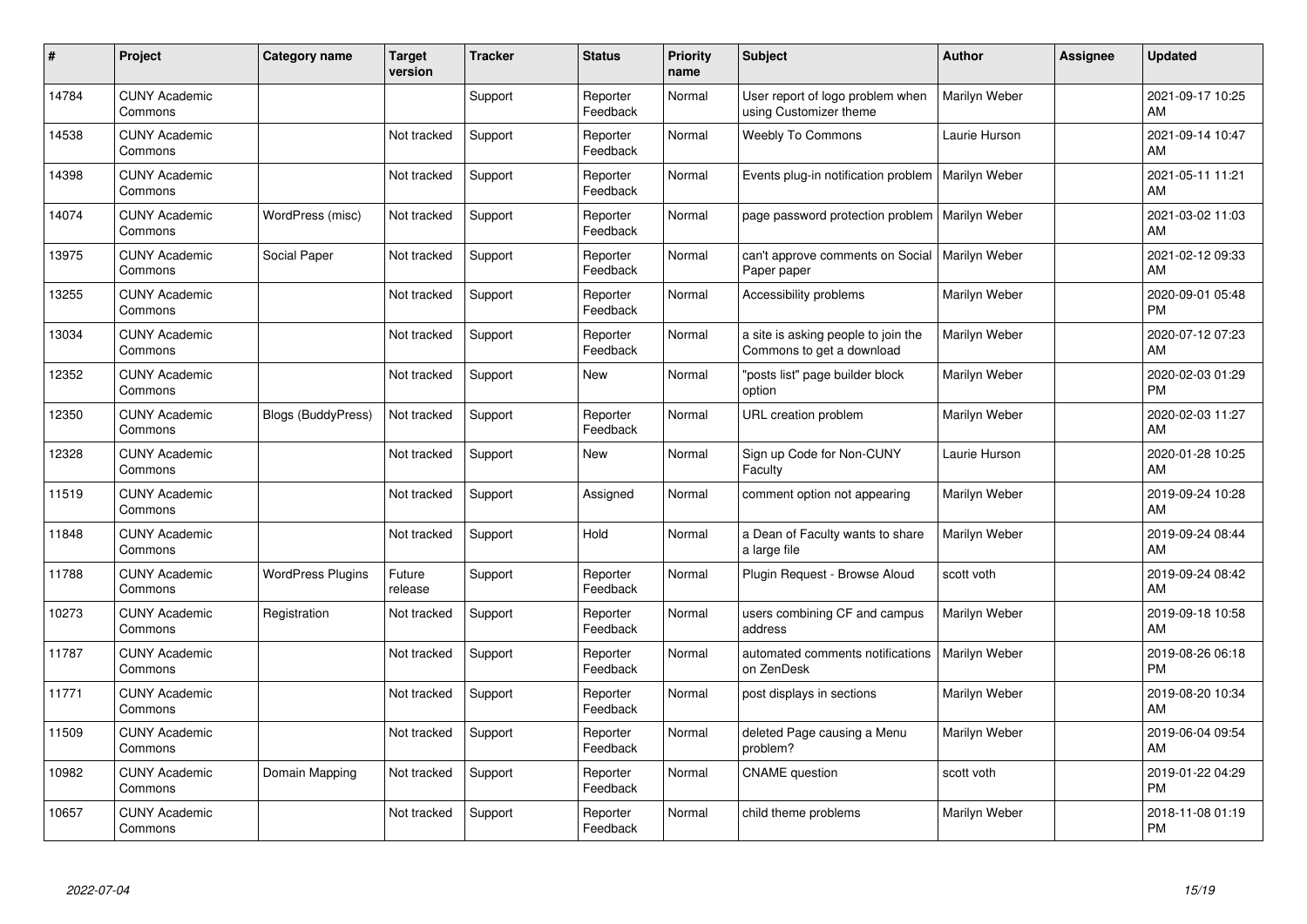| #     | Project                         | <b>Category name</b>     | <b>Target</b><br>version | <b>Tracker</b> | <b>Status</b>        | Priority<br>name | <b>Subject</b>                                                    | <b>Author</b>  | Assignee         | <b>Updated</b>                |
|-------|---------------------------------|--------------------------|--------------------------|----------------|----------------------|------------------|-------------------------------------------------------------------|----------------|------------------|-------------------------------|
| 15767 | <b>CUNY Academic</b><br>Commons | WordPress (misc)         |                          | Support        | <b>New</b>           | Normal           | Site loading slowly                                               | scott voth     | Boone<br>Gorges  | 2022-04-04 08:56<br><b>PM</b> |
| 11496 | <b>CUNY Academic</b><br>Commons | <b>Public Portfolio</b>  | 1.15.2                   | Support        | <b>New</b>           | Normal           | Replace Twitter Icon on Member<br>Portfolio page                  | scott voth     | Boone<br>Gorges  | 2019-06-06 01:03<br><b>PM</b> |
| 11386 | <b>CUNY Academic</b><br>Commons | WordPress - Media        | Not tracked              | Support        | Reporter<br>Feedback | Normal           | disappearing images                                               | scott voth     | Boone<br>Gorges  | 2019-05-14 10:32<br>AM        |
| 11449 | <b>CUNY Academic</b><br>Commons | WordPress - Media        | Not tracked              | Support        | Reporter<br>Feedback | Normal           | Cloning Media Library for JITP<br>from Staging to Production Site | Patrick DeDauw | Boone<br>Gorges  | 2019-05-13 12:00<br><b>PM</b> |
| 9941  | <b>CUNY Academic</b><br>Commons | Wiki                     | Not tracked              | Support        | Assigned             | Normal           | Wiki functionality                                                | Matt Gold      | Boone<br>Gorges  | 2018-06-26 10:57<br>AM        |
| 9207  | <b>CUNY Academic</b><br>Commons |                          | Future<br>release        | Support        | Reporter<br>Feedback | Normal           | display dashboards made in<br>Tableau?                            | Marilyn Weber  | Boone<br>Gorges  | 2018-04-10 10:42<br>AM        |
| 9211  | <b>CUNY Academic</b><br>Commons | <b>WordPress Plugins</b> | Future<br>release        | Support        | Reporter<br>Feedback | Normal           | Auto-Role Setting in Forum Plugin<br>Causing Some Confusion       | Luke Waltzer   | Boone<br>Gorges  | 2018-03-13 11:44<br>AM        |
| 12382 | <b>CUNY Academic</b><br>Commons | Membership               | Not tracked              | Support        | <b>New</b>           | Normal           | Email request change                                              | Marilyn Weber  | Marilyn<br>Weber | 2020-02-06 12:56<br><b>PM</b> |
| 12484 | <b>CUNY Academic</b><br>Commons |                          | Not tracked              | Support        | Reporter<br>Feedback | Normal           | Sign up Code for COIL Course<br>starting in March                 | Laurie Hurson  | Matt Gold        | 2020-03-02 02:26<br><b>PM</b> |
| 11545 | <b>CUNY Academic</b><br>Commons | <b>WordPress Plugins</b> | Not tracked              | Support        | New                  | Normal           | <b>Twitter searches in WordPress</b>                              | Gina Cherry    | Matt Gold        | 2019-09-23 01:03<br><b>PM</b> |
| 11493 | <b>CUNY Academic</b><br>Commons | Domain Mapping           | Not tracked              | Support        | Reporter<br>Feedback | Normal           | Domain Mapping Request - Talia<br>Schaffer                        | scott voth     | Matt Gold        | 2019-08-06 08:39<br>AM        |
| 10839 | <b>CUNY Academic</b><br>Commons | About page               | Not tracked              | Support        | New                  | Normal           | <b>Mission Statement Needs</b><br>Revision                        | scott voth     | Matt Gold        | 2018-12-26 10:58<br>AM        |
| 8607  | <b>CUNY Academic</b><br>Commons |                          | Not tracked              | Support        | New                  | Normal           | Paypal?                                                           | Marilyn Weber  | Matt Gold        | 2018-05-15 01:37<br><b>PM</b> |
| 2175  | <b>CUNY Academic</b><br>Commons | WordPress (misc)         | Not tracked              | Support        | Assigned             | Normal           | Subscibe 2 vs. Jetpack<br>subscription options                    | local admin    | Matt Gold        | 2016-01-26 04:58<br><b>PM</b> |
| 13946 | <b>CUNY Academic</b><br>Commons | <b>WordPress Plugins</b> | 2.1.0                    | Support        | Assigned             | Normal           | <b>Custom Embed handler For</b><br>OneDrive files                 | scott voth     | Raymond<br>Hoh   | 2022-05-26 10:46<br>AM        |
| 16110 | <b>CUNY Academic</b><br>Commons |                          |                          | Support        | Reporter<br>Feedback | Normal           | remove Creative Commons<br>license from pages?                    | Marilyn Weber  | Raymond<br>Hoh   | 2022-05-17 06:11<br><b>PM</b> |
| 14994 | <b>CUNY Academic</b><br>Commons | cdev.gc.cuny.edu         | Not tracked              | Support        | In Progress          | Normal           | Clear Cache on CDEV                                               | scott voth     | Raymond<br>Hoh   | 2021-12-07 03:51<br><b>PM</b> |
| 14983 | <b>CUNY Academic</b><br>Commons | WordPress (misc)         | Not tracked              | Support        | Reporter<br>Feedback | Normal           | "Read More" tag not working                                       | Rebecca Krisel | Raymond<br>Hoh   | 2021-11-23 01:17<br><b>PM</b> |
| 13286 | <b>CUNY Academic</b><br>Commons |                          | Not tracked              | Support        | <b>New</b>           | Normal           | problem connecting with<br>WordPress app                          | Marilyn Weber  | Raymond<br>Hoh   | 2020-09-08 11:16<br>AM        |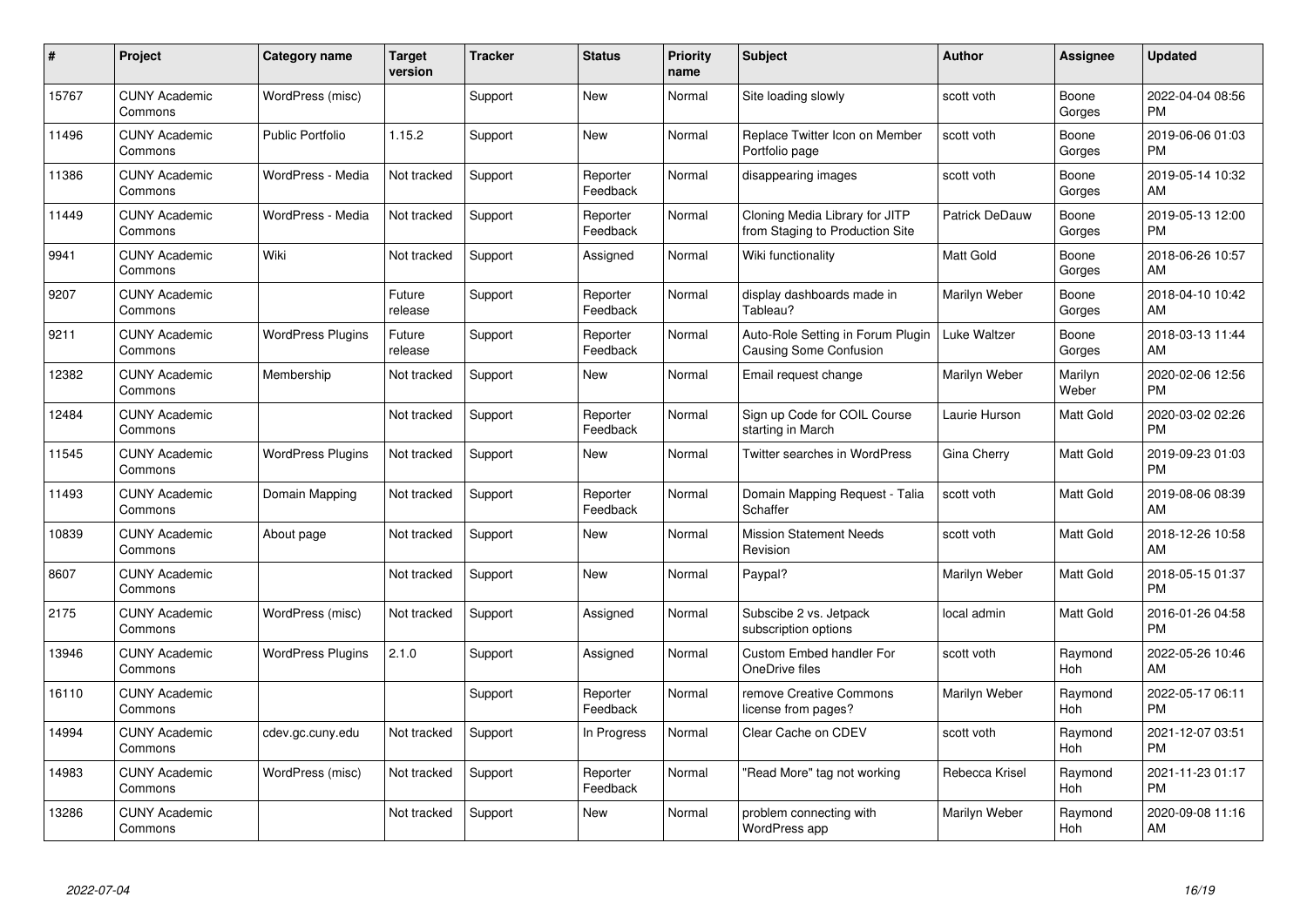| #     | Project                         | <b>Category name</b>     | <b>Target</b><br>version | <b>Tracker</b> | <b>Status</b>        | Priority<br>name | <b>Subject</b>                                                                     | <b>Author</b>    | <b>Assignee</b>     | <b>Updated</b>                |
|-------|---------------------------------|--------------------------|--------------------------|----------------|----------------------|------------------|------------------------------------------------------------------------------------|------------------|---------------------|-------------------------------|
| 12741 | <b>CUNY Academic</b><br>Commons | <b>WordPress Plugins</b> | Not tracked              | Support        | Reporter<br>Feedback | Normal           | Tableau Public Viz Block                                                           | Marilyn Weber    | Raymond<br>Hoh      | 2020-05-12 11:00<br>AM        |
| 12004 | <b>CUNY Academic</b><br>Commons |                          | Not tracked              | Support        | Reporter<br>Feedback | Normal           | Notifications for spam blog<br>comments                                            | Gina Cherry      | Raymond<br>Hoh      | 2019-11-01 12:05<br><b>PM</b> |
| 11624 | <b>CUNY Academic</b><br>Commons | WordPress (misc)         | Not tracked              | Support        | New                  | Normal           | Change pages into posts or swap<br>database for a Commons site?                    | Stephen Klein    | Raymond<br>Hoh      | 2019-07-09 11:04<br>AM        |
| 11149 | <b>CUNY Academic</b><br>Commons |                          | Not tracked              | Support        | Reporter<br>Feedback | Normal           | comments getting blocked                                                           | Marilyn Weber    | Raymond<br>Hoh      | 2019-03-26 11:40<br>AM        |
| 9729  | <b>CUNY Academic</b><br>Commons | <b>SEO</b>               | Not tracked              | Support        | New                  | Normal           | 503 Errors showing on<br>newlaborforum.cuny.edu                                    | Diane Krauthamer | Raymond<br>Hoh      | 2018-05-22 04:48<br><b>PM</b> |
| 3492  | <b>CUNY Academic</b><br>Commons | <b>WordPress Themes</b>  | Future<br>release        | Support        | Assigned             | Normal           | Add CBOX theme to the<br>Commons                                                   | scott voth       | Raymond<br>Hoh      | 2014-10-08 05:55<br><b>PM</b> |
| 4986  | <b>CUNY Academic</b><br>Commons | <b>ZenDesk</b>           | Not tracked              | Support        | Assigned             | Normal           | Prepare documentation for<br>Zendesk re web widget                                 | <b>Matt Gold</b> | Samantha<br>Raddatz | 2016-02-25 03:09<br><b>PM</b> |
| 5826  | <b>CUNY Academic</b><br>Commons | <b>WordPress Plugins</b> | Future<br>release        | Support        | Reporter<br>Feedback | Normal           | <b>Remove Subscription Options</b><br>plugin from directory                        | Sarah Morgano    | Sarah<br>Morgano    | 2016-10-21 04:14<br><b>PM</b> |
| 12247 | <b>CUNY Academic</b><br>Commons | <b>Publicity</b>         | Not tracked              | Support        | New                  | Normal           | <b>Screenshot of First Commons</b><br>Homepage                                     | scott voth       | scott voth          | 2020-01-14 12:08<br><b>PM</b> |
| 11883 | <b>CUNY Academic</b><br>Commons | Help/Codex               | Not tracked              | Support        | <b>New</b>           | Normal           | Need Embedding Help Page<br>Update (Tableau)                                       | Anthony Wheeler  | scott voth          | 2019-09-24 08:49<br>AM        |
| 636   | <b>CUNY Academic</b><br>Commons | WordPress (misc)         | Not tracked              | Support        | Assigned             | Normal           | Create Lynda.com-like Table of<br>Contents for Prospective Tutorial<br>Screencasts | Matt Gold        | scott voth          | 2016-02-23 03:12<br><b>PM</b> |
| 4070  | <b>CUNY Academic</b><br>Commons | Analytics                | Not tracked              | Support        | Assigned             | Normal           | Request for JITP site analytics                                                    | <b>Matt Gold</b> | Seth Persons        | 2016-02-23 03:09<br><b>PM</b> |
| 8666  | <b>CUNY Academic</b><br>Commons | Teaching                 | Not tracked              | Documentation  | Assigned             | Normal           | Create Teaching on the Commons<br>Resource Page                                    | <b>Matt Gold</b> | Laurie Hurson       | 2019-09-23 03:16<br><b>PM</b> |
| 2666  | <b>CUNY Academic</b><br>Commons | About page               | Not tracked              | Documentation  | Assigned             | Normal           | <b>Update About Text</b>                                                           | Chris Stein      | Luke Waltzer        | 2016-03-04 11:19<br>AM        |
| 12392 | <b>CUNY Academic</b><br>Commons | Help/Codex               | Not tracked              | Documentation  | New                  | Normal           | <b>Updates to Common Commons</b><br>Questions on Help Page                         | scott voth       | Margaret<br>Galvan  | 2020-02-11 10:53<br>AM        |
| 3565  | <b>CUNY Academic</b><br>Commons | My Commons               | Not tracked              | Documentation  | <b>New</b>           | Normal           | Load Newest inconsistencies                                                        | Chris Stein      | scott voth          | 2015-11-09 01:16<br><b>PM</b> |
| 3524  | <b>CUNY Academic</b><br>Commons | Documentation            | Not tracked              | Documentation  | Assigned             | Normal           | Post describing all you can do<br>when starting up a new blog/group                | Matt Gold        | scott voth          | 2014-10-04 12:56<br><b>PM</b> |
| 9015  | <b>CUNY Academic</b><br>Commons | Groups (misc)            | Not tracked              | Outreach       | Assigned             | Normal           | Email group admins the email<br>addresses of their groups                          | Matt Gold        | Matt Gold           | 2018-01-02 09:54<br>AM        |
| 3369  | <b>CUNY Academic</b><br>Commons | Reply By Email           | Not tracked              | Outreach       | Hold                 | Normal           | Release reply by email to WP<br>plugin directory                                   | <b>Matt Gold</b> | Raymond<br>Hoh      | 2016-03-01 12:46<br><b>PM</b> |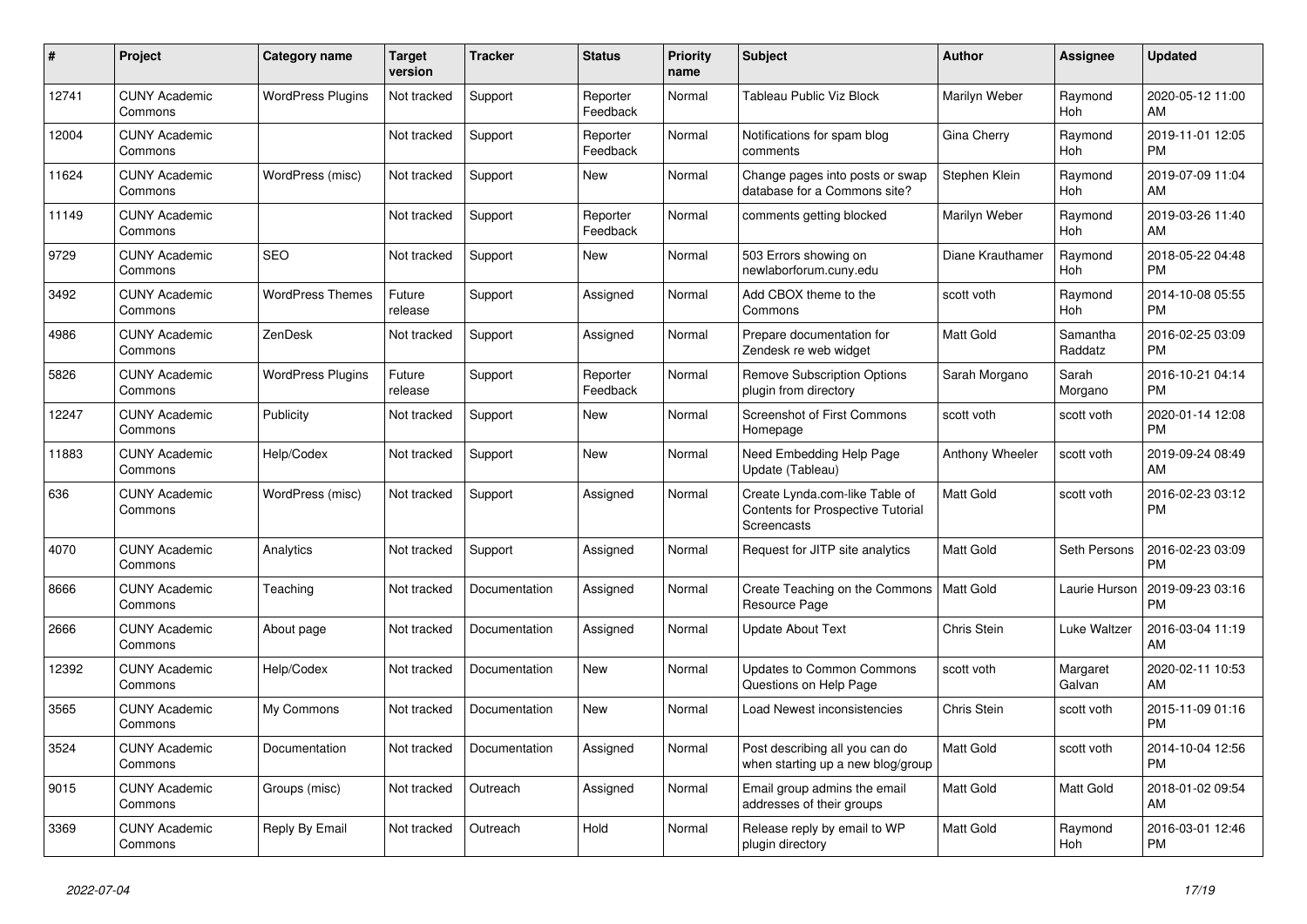| #     | <b>Project</b>                  | Category name          | <b>Target</b><br>version | <b>Tracker</b> | <b>Status</b>        | <b>Priority</b><br>name | <b>Subject</b>                                                                       | <b>Author</b>           | Assignee            | <b>Updated</b>                |
|-------|---------------------------------|------------------------|--------------------------|----------------|----------------------|-------------------------|--------------------------------------------------------------------------------------|-------------------------|---------------------|-------------------------------|
| 14504 | <b>CUNY Academic</b><br>Commons |                        | Not tracked              | Publicity      | Reporter<br>Feedback | Normal                  | Adding showcases to home page<br>menu                                                | Laurie Hurson           | Boone<br>Gorges     | 2022-01-19 03:26<br><b>PM</b> |
| 6014  | <b>CUNY Academic</b><br>Commons | Publicity              | Future<br>release        | Publicity      | Reporter<br>Feedback | Normal                  | Google search listing                                                                | <b>Matt Gold</b>        | Boone<br>Gorges     | 2016-09-21 03:48<br><b>PM</b> |
| 14475 | <b>CUNY Academic</b><br>Commons |                        | Not tracked              | Publicity      | <b>New</b>           | Normal                  | OER Showcase Page                                                                    | Laurie Hurson           | Laurie Hurson       | 2021-09-14 10:46<br>AM        |
| 3509  | <b>CUNY Academic</b><br>Commons | Publicity              | 1.7                      | Publicity      | <b>New</b>           | Normal                  | Create 1.7 digital signage imagery                                                   | l Micki Kaufman         | Marilyn<br>Weber    | 2014-10-01 12:40<br><b>PM</b> |
| 3506  | <b>CUNY Academic</b><br>Commons | Publicity              | 1.7                      | Publicity      | New                  | Normal                  | Prepare 1.7 email messaging                                                          | Micki Kaufman           | Micki<br>Kaufman    | 2014-10-01 12:36<br><b>PM</b> |
| 11393 | <b>CUNY Academic</b><br>Commons |                        | Not tracked              | Publicity      | <b>New</b>           | Normal                  | After 1.15 release, ceate a hero<br>slide and post about adding a site<br>to a group | scott voth              | Patrick<br>Sweeney  | 2019-05-14 10:32<br>AM        |
| 5298  | <b>CUNY Academic</b><br>Commons |                        | Not tracked              | Publicity      | <b>New</b>           | Normal                  | Survey Pop-Up Text                                                                   | Samantha Raddatz        | Samantha<br>Raddatz | 2016-03-22 12:27<br><b>PM</b> |
| 2612  | <b>CUNY Academic</b><br>Commons |                        | Not tracked              | Publicity      | Assigned             | Normal                  | Pinterest site for the Commons                                                       | local admin             | Sarah<br>Morgano    | 2016-03-04 11:19<br>AM        |
| 3510  | <b>CUNY Academic</b><br>Commons | Publicity              | 1.7                      | Publicity      | Assigned             | Normal                  | Post on the News Blog re: 'My<br>Commons'                                            | Micki Kaufman           | Sarah<br>Morgano    | 2014-10-15 11:18<br>AM        |
| 3511  | <b>CUNY Academic</b><br>Commons | Publicity              | 1.7                      | Publicity      | Assigned             | Normal                  | Social media for 1.7                                                                 | Micki Kaufman           | Sarah<br>Morgano    | 2014-10-14 03:32<br><b>PM</b> |
| 6665  | <b>CUNY Academic</b><br>Commons |                        | Not tracked              | Publicity      | <b>New</b>           | Normal                  | Dead Link in 1.10 announcement<br>post                                               | Paige Dupont            | Stephen Real        | 2016-12-01 03:11<br><b>PM</b> |
| 11843 | <b>CUNY Academic</b><br>Commons | WordPress (misc)       | Future<br>release        | Design/UX      | New                  | Normal                  | Tweaking the Gutenberg Editor<br>Interface                                           | Laurie Hurson           |                     | 2022-04-26 12:00<br><b>PM</b> |
| 15210 | <b>CUNY Academic</b><br>Commons | Analytics              | Not tracked              | Design/UX      | <b>New</b>           | Normal                  | Google Analytics improvements                                                        | Colin McDonald          | Boone<br>Gorges     | 2022-05-24 10:47<br>AM        |
| 5182  | <b>CUNY Academic</b><br>Commons | Social Paper           | Future<br>release        | Design/UX      | <b>New</b>           | Normal                  | "Publishing" a private paper on<br>social paper?                                     | Raffi<br>Khatchadourian | Boone<br>Gorges     | 2016-10-13 04:12<br><b>PM</b> |
| 4903  | <b>CUNY Academic</b><br>Commons | Events                 | Future<br>release        | Design/UX      | Assigned             | Normal                  | Improving visual appearance of<br>event calendars                                    | Matt Gold               | Boone<br>Gorges     | 2016-10-13 11:51<br>AM        |
| 4592  | <b>CUNY Academic</b><br>Commons | Events                 | Future<br>release        | Design/UX      | <b>New</b>           | Normal                  | Event Creation - Venue Dropdown<br>Slow                                              | Samantha Raddatz        | Boone<br>Gorges     | 2015-09-14 04:56<br><b>PM</b> |
| 3059  | <b>CUNY Academic</b><br>Commons | Group Forums           | Future<br>release        | Design/UX      | <b>New</b>           | Normal                  | Forum Post Permissable Content<br><b>Explanatory Text</b>                            | Chris Stein             | <b>Chris Stein</b>  | 2015-04-02 11:27<br>AM        |
| 860   | <b>CUNY Academic</b><br>Commons | Design                 | Future<br>release        | Design/UX      | Assigned             | Normal                  | <b>Standardize Button Treatment</b><br>Across the Commons                            | Chris Stein             | Chris Stein         | 2014-05-01 09:45<br>AM        |
| 6298  | <b>CUNY Academic</b><br>Commons | <b>User Experience</b> | Not tracked              | Design/UX      | Assigned             | Normal                  | Examine data from survey                                                             | <b>Matt Gold</b>        | Margaret<br>Galvan  | 2016-10-14 12:16<br><b>PM</b> |